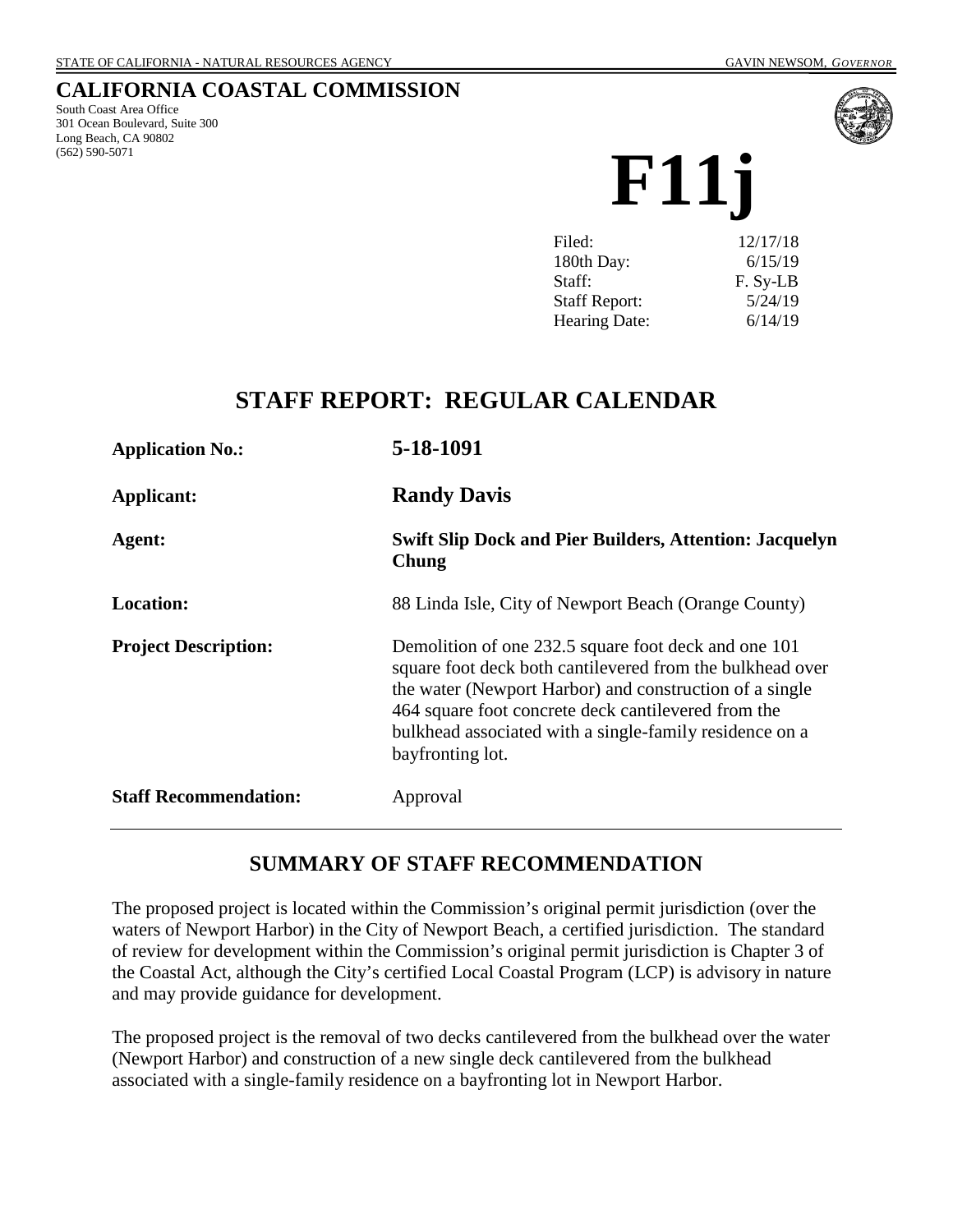Commission staff is recommending **APPROVAL** of the coastal development permit application with special conditions. The major issues raised by this proposed development concern consistency with the public access, water quality and biological resource policies of the Coastal Act.

The areas of the bay over which the proposed deck would be cantilevered consist of two submerged parcels of land, one owned by the City of Newport Beach and the other owned by the Irvine Company. Currently available information indicates that the parcels are located landward of the mean high tide line and are not, therefore, subject to the public trust, although the lands would be subject to a navigational easement. The proposed cantilevered deck does not prevent use of the channel or waters seaward of the bulkhead at the subject site for navigational purposes and the public may access the waters by watercraft or by swimming. In addition, a private dock for this residence is located farther out in the water and there are two existing cantilevered decks in this location already that are proposed to be removed; thus, the proposed cantilevered deck is unlikely to impair the navigational easement or have additional impacts on public access in this area.

Finally, the proposed cantilevered deck is consistent with the patio deck standards of Section 21.30C.050(G)(5) of the certified Implementation Plan (IP), and would be located outside of the tidelands trust, which are mapped State tidelands administered by the City. Thus, the proposed deck is not inconsistent with the prohibition in Section 21.30C.050(G)(5) of patios that extend over waters of Newport Harbor "unless the waters are adjacent to the upland property *and outside the areas described in the tidelands trust*".

Thus, the proposed deck cantilevered from the bulkhead would be consistent with the public access policies of the Coastal Act and the City's certified LCP. However, Coastal Commission approval of this project cannot waive any public rights that may exist on the property. Therefore the Commission imposes **Special Condition No. 1**, which states that approval of a coastal development permit for the project does not waive any public rights or interest that exist or may exist on the property, and that if any portion of the development approved by this project is subsequently determined to be located on or over public trust lands, then development approved by this coastal development not compatible with the public trust must be removed.

To minimize adverse impacts to biological resources and to ensure that there will not be negative cumulative impacts to the Newport Harbor ecosystem, two special conditions have been imposed: **Special Condition No. 2** requires the applicant to prepare a new eelgrass survey prior to beginning construction, as the submitted survey is from September 14, 2018. **Special Condition No. 3** requires the applicant, prior to commencement of development, to survey the project area for the presence of *Caulerpa Taxilfolia*, an invasive, non-native aquatic species that can be further dispersed in coastal waters as a result of construction activities.

While conditions have been imposed to minimize impacts to eelgrass and *Caulerpa Taxifolia*, impacts to other biological resources may occur if future development occurs without first being reviewed by the Commission. Thus, the Commission imposes **Special Condition No. 4**, which requires the applicant to obtain a permit amendment or a new permit for any repair or maintenance of the proposed deck cantilevered over the bulkhead.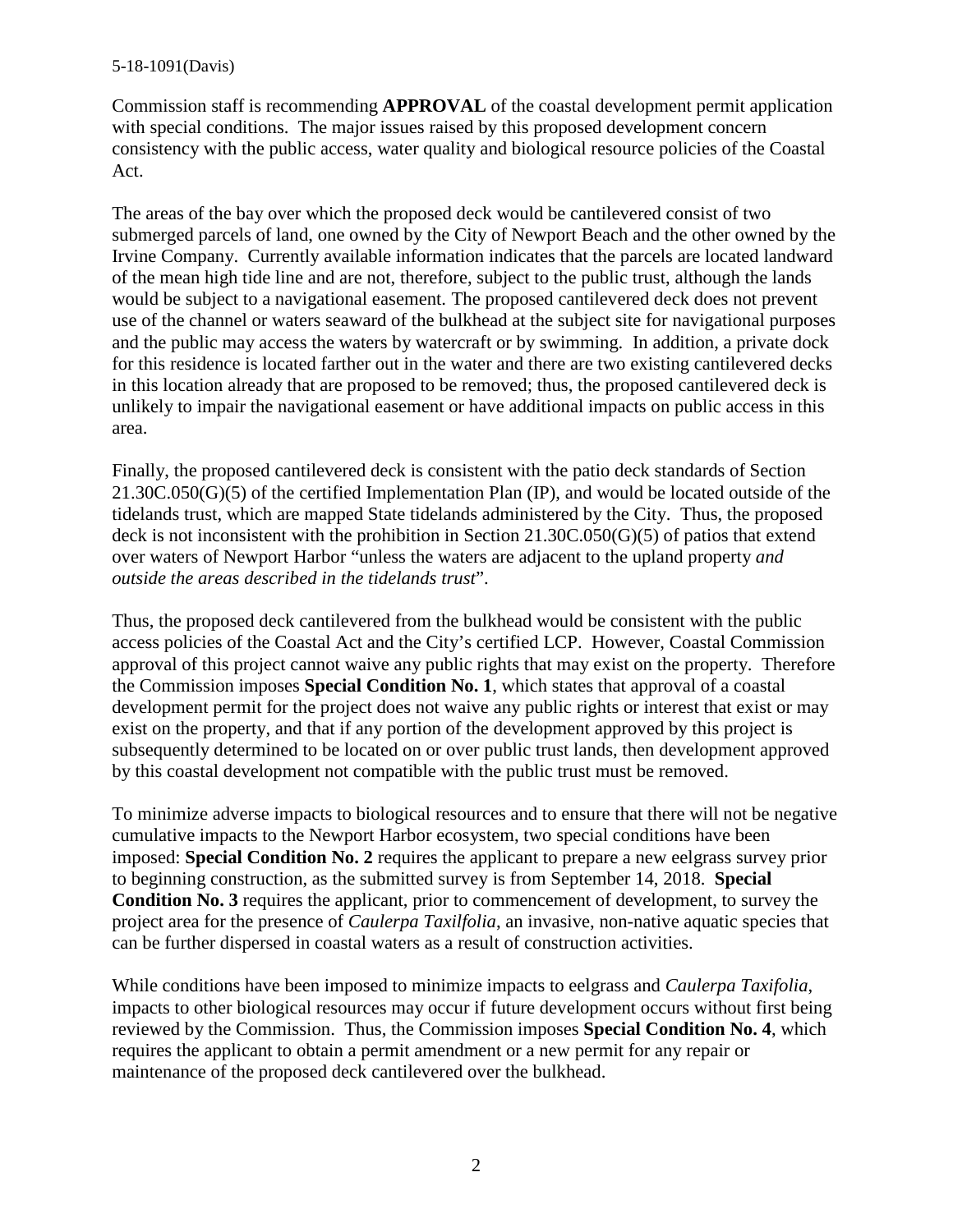During construction and post construction, the proposed project has potential for adverse impacts to water quality and marine resources. Therefore, as a result, a special condition has been imposed in order to minimize any impacts that the proposed project may have on water quality and marine resources: **Special Condition No. 5** states requirements for the applicant regarding construction responsibilities and debris removal.

As conditioned, the proposed project will conform with Coastal Act Sections 30230, 30231, 30232, 30233, 30250, 30210, 30211, and 30212, 30220 and 30221 of the Coastal Act.

The motion to approve the coastal development permit application is on **Page Five**. The special conditions begin on Page Six.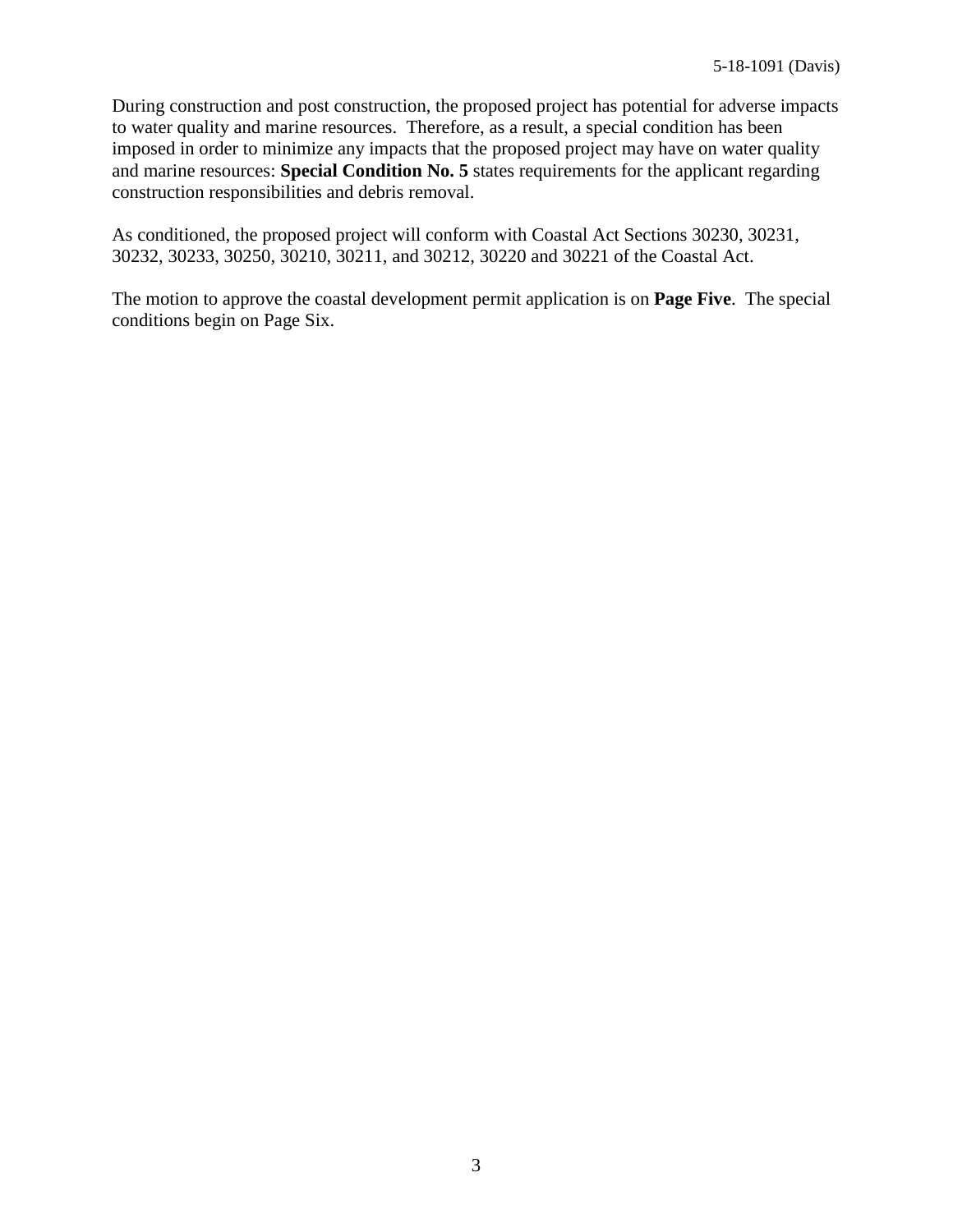# **TABLE OF CONTENTS**

| A. PROJECT DESCRIPTION AND LOCATION AND PRIOR COMMISSION ACTION AT |  |
|--------------------------------------------------------------------|--|
|                                                                    |  |
|                                                                    |  |
|                                                                    |  |
|                                                                    |  |
|                                                                    |  |

# **APPENDICES**

Appendix A – [Substantive File Documents](#page-21-0)

# **EXHIBITS**

[Exhibit No. 1 –](https://documents.coastal.ca.gov/reports/2019/6/F11J/F11J-6-2019-exhibits.pdf) Location Maps [Exhibit No. 2](https://documents.coastal.ca.gov/reports/2019/6/F11J/F11J-6-2019-exhibits.pdf) – Project Plans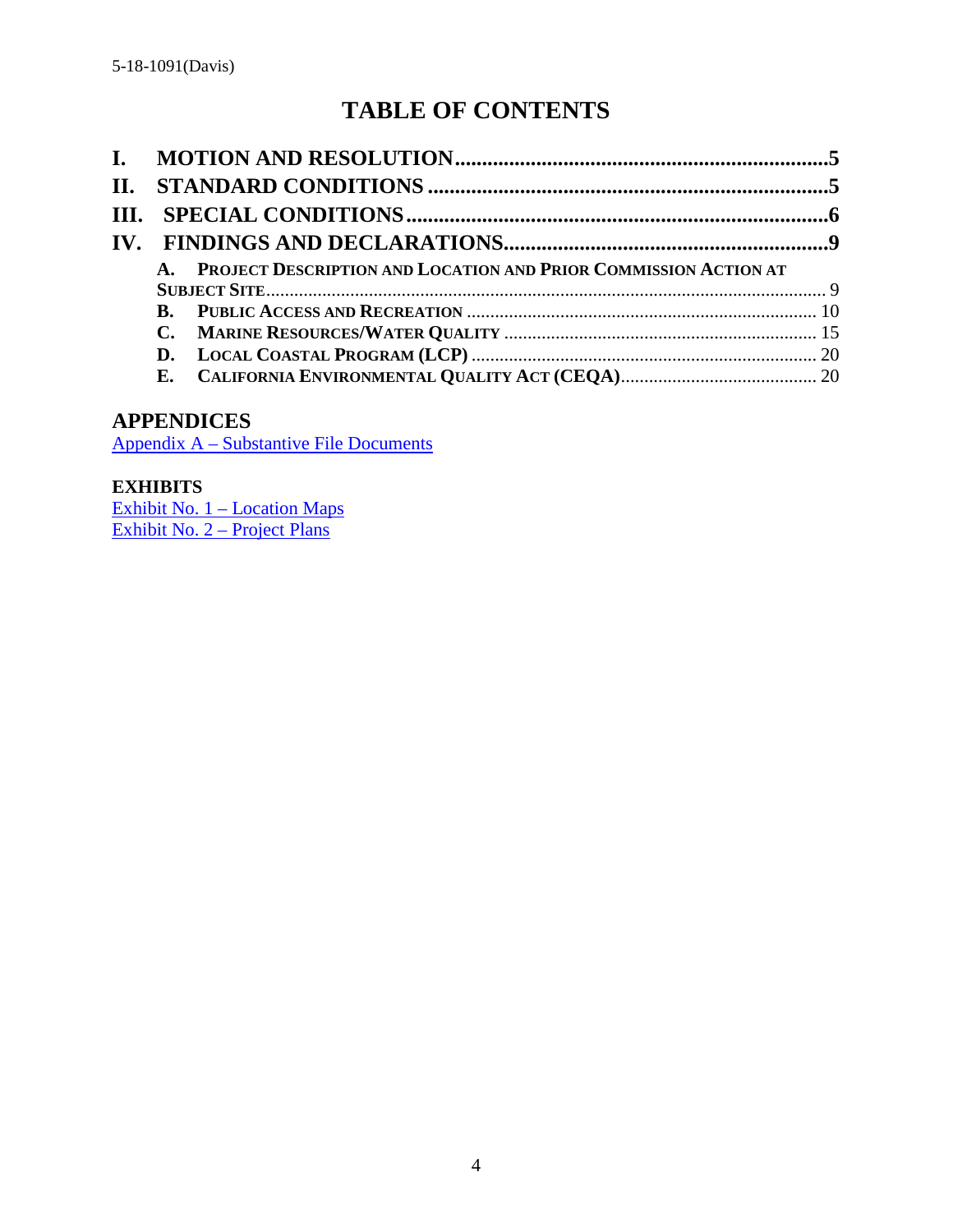# <span id="page-4-0"></span>**I. MOTION AND RESOLUTION**

#### **Motion:**

*I move that the Commission approve Coastal Development Permit No. 5-18-1091 pursuant to the staff recommendation.*

Staff recommends a **YES** vote. Failure of the motion will result in denial of the permit and adoption of the following resolution and findings. The motion passes only by affirmative vote of a majority of the Commissioners present.

#### **Resolution**:

*The Commission hereby approves a coastal development permit for the proposed development and adopts the findings set forth below on grounds that the development as conditioned will be in conformity with the policies of Chapter 3 of the Coastal Act. Approval of the permit complies with the California Environmental Quality Act because either 1) feasible mitigation measures and/or alternatives have been incorporated to substantially lessen any significant adverse effects of the development on the environment, or 2) there are no further feasible mitigation measures or alternatives that will substantially lessen any significant adverse impacts of the development on the environment.*

# <span id="page-4-1"></span>**II. STANDARD CONDITIONS**

This permit is granted subject to the following standard conditions:

- 1. **Notice of Receipt and Acknowledgment**. The permit is not valid and development shall not commence until a copy of the permit, signed by the permittees or authorized agent, acknowledging receipt of the permit and acceptance of the terms and conditions, is returned to the Commission office.
- 2. **Expiration**. If development has not commenced, the permit will expire two years from the date on which the Commission voted on the application. Development shall be pursued in a diligent manner and completed in a reasonable period of time. Application for extension of the permit must be made prior to the expiration date.
- 3. **Interpretation**. Any questions of intent or interpretation of any condition will be resolved by the Executive Director or the Commission.
- 4. **Assignment**. The permit may be assigned to any qualified person, provided assignee files with the Commission an affidavit accepting all terms and conditions of the permit.
- 5. **Terms and Conditions Run with the Land**. These terms and conditions shall be perpetual, and it is the intention of the Commission and the permittees to bind all future owners and possessors of the subject property to the terms and conditions.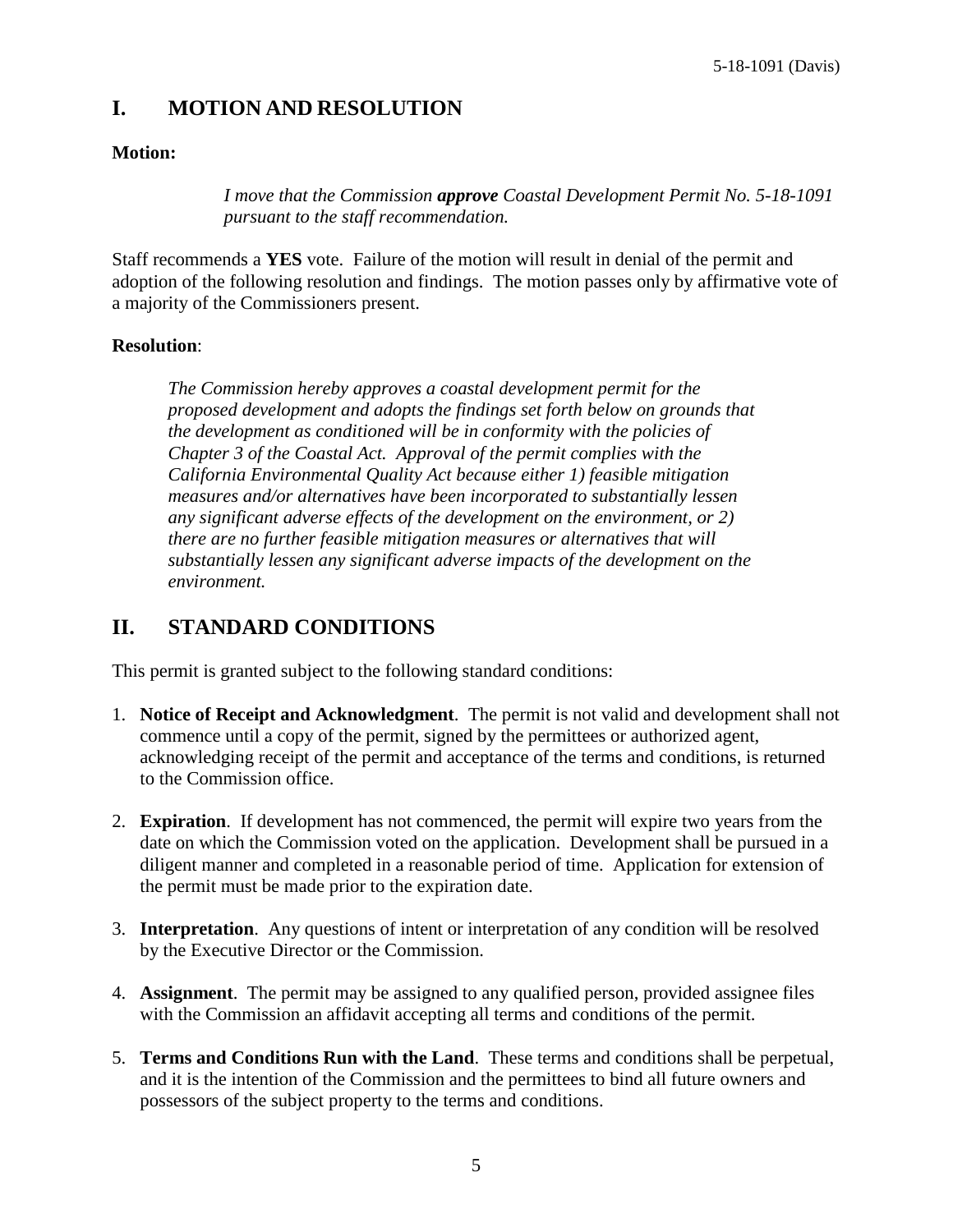# <span id="page-5-0"></span>**III. SPECIAL CONDITIONS**

This permit is granted subject to the following special conditions:

- **1. Public Rights and Public Trust.** The Coastal Commission's approval of this permit shall not constitute a waiver of any public rights that exist or may exist on the property. The permittee shall not use this permit as evidence of a waiver of any public rights that may exist on the property. If, at a future date, any portion of the development approved by this permit is determined to be located on or over public trust lands, then any development approved by this coastal development permit not compatible with the public trust shall be removed.
- **2. Pre-Construction Eelgrass Survey.** By acceptance of this permit, the applicant agrees to submit evidence that a valid pre-construction eelgrass (*Zostera marina*) survey was completed during the period of active growth of eelgrass (March through October). The preconstruction survey shall be completed prior to the beginning of construction and shall be valid until the next period of active growth. If any portion of the project commences in a previously undisturbed area after the last valid eelgrass survey expires, a new survey is required prior to commencement of work in that area. The survey shall be prepared in full compliance with the "*Southern California Eelgrass Mitigation Policy*" Revision 8 (except as modified by this special condition) adopted by the National Marine Fisheries Service and shall be prepared in consultation with the California Department of Fish and Game. The applicant shall submit the eelgrass survey for the review and approval by the Executive Director within five (5) business days of completion of each eelgrass survey and in any event no later than fifteen (15) business days prior to commencement of any development. If the eelgrass survey identifies any eelgrass within the project area, which would be impacted by the proposed project, the development shall require an amendment to this permit from the Coastal Commission or a new Coastal Development Permit.

**Post-Construction Eelgrass Survey.** If any eelgrass is identified in the project area by the survey required by this special condition, within one month after the conclusion of construction, the applicant shall survey the project site to determine if any eelgrass was adversely impacted. The survey shall be prepared in full compliance with the "*Southern California Eelgrass Mitigation Policy*" Revision 8 (SCEMP) adopted by the National Marine Fisheries Service, except as modified by this special condition, and shall be prepared in consultation with the California Department of Fish and Game. The applicant shall submit the post-construction eelgrass survey for review and approval by the Executive Director within thirty (30) days after completion of the survey. If any eelgrass has been impacted, the applicant shall replace the impacted eelgrass at a minimum 1.2:1 ratio on-site, or at another location, in accordance with the SCEMP. All impacts to eelgrass habitat shall be mitigated at a minimum ratio of 1.2:1 (mitigation:impact). The exceptions to the final required 1.2:1 mitigation ratio found within SCEMP shall not apply. Implementation of mitigation shall require an amendment to this permit or a new Coastal Development Permit unless the Executive Director determines that no amendment or new permit is legally required.

**3. Pre-Construction** *Caulerpa Taxifolia* **Survey.** By acceptance of this permit, the applicant agrees to: not earlier than 90 days nor later than 30 days prior to commencement or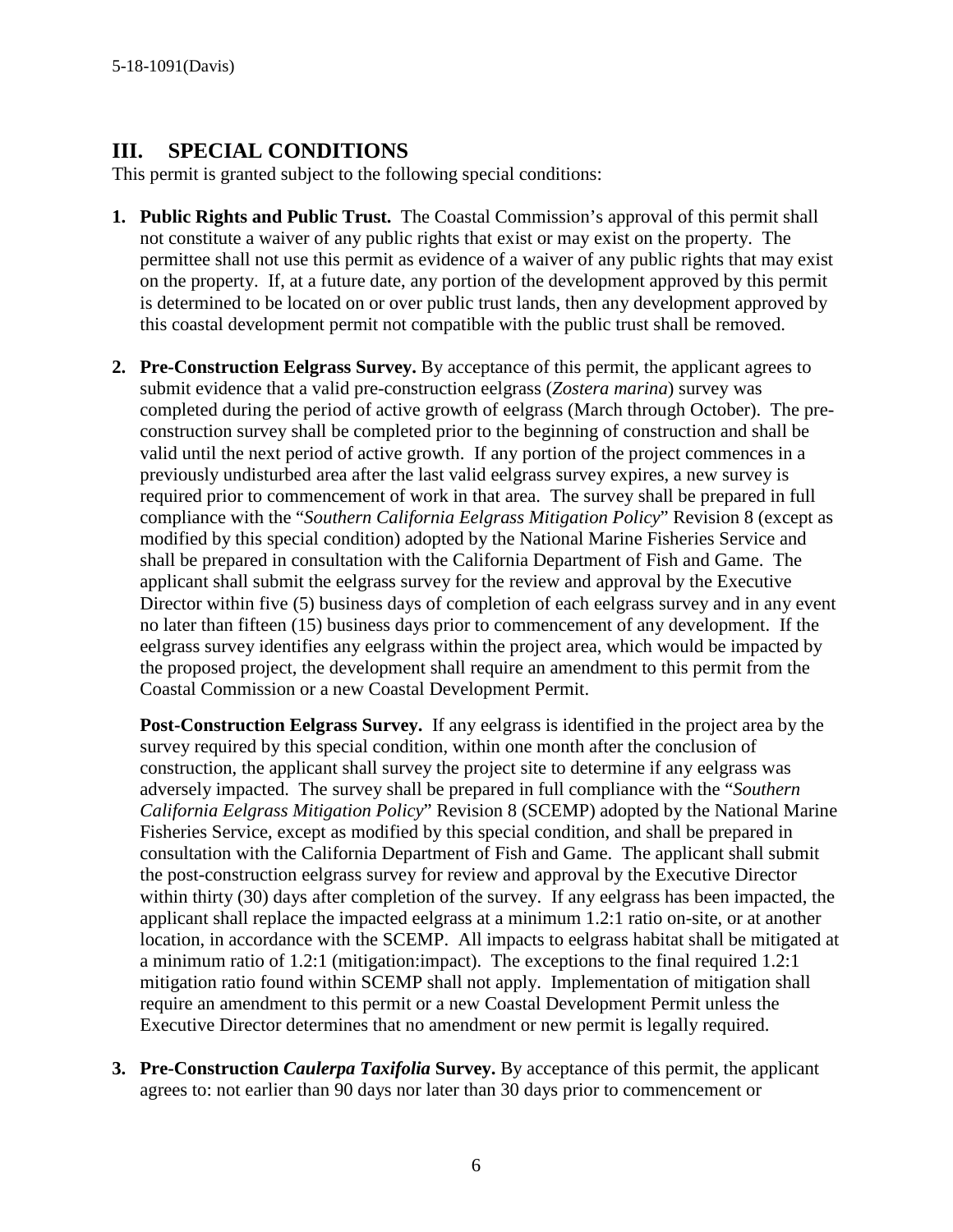re-commencement of any development authorized under this Coastal Development Permit (the "*project*"), the applicant shall undertake a survey of the project area and a buffer area at least 10 meters beyond the project area to determine the presence of the invasive alga *Caulerpa Taxifolia*. The survey shall include a visual examination of the substrate. If any portion of the project commences in a previously undisturbed area after the last valid *Caulerpa Taxifolia* survey expires, a new survey is required prior to commencement of work in that area.

The survey protocol shall be prepared in consultation with the Regional Water Quality Control Board, the California Department of Fish and Game, and the National Marine Fisheries Service. Within five (5) business days of completion of the survey, the applicant shall submit the survey:

- (1) for the review and approval by the Executive Director; and
- (2) to the Surveillance Subcommittee of the Southern California Caulerpa Action Team (SCCAT). The SCCAT Surveillance Subcommittee may be contacted through William Paznokas, California Department of Fish & Game (858/467-4218) or Robert Hoffman, National Marine Fisheries Service (562/980-4043), or their successors.

If *Caulerpa Taxifolia* is found within the project or buffer areas, the applicant shall not proceed with the project until 1) the applicant provides evidence to the Executive Director that all *Caulerpa Taxifolia* discovered within the project and buffer area has been eliminated in a manner that complies with all applicable governmental approval requirements, including but not limited to those of the California Coastal Act, or 2) the applicant has revised the project to avoid any contact with *Caulerpa Taxifolia*. No revisions to the project shall occur without a Coastal Commission approved amendment to this Coastal Development Permit unless the Executive Director determines that no amendment is legally required.

- **4. Future Development.** This permit is only for the development described in Coastal Development Permit No. 5-18-1091. Pursuant to Title 14 California Code of Regulations Section 13250(b)(6), the exemptions otherwise provided in Public Resources Code Section 30610(a) shall not apply to the development governed by Coastal Development Permit No. 5- 18-1091, including the new deck cantilevered from the bulkhead. Accordingly, any future improvements to the development authorized by this permit, including but not limited to repair and maintenance identified as requiring a permit in Public Resources Section 30610(d) and Title 14 California Code of Regulations Sections 13252(a)-(b), shall require an amendment to Permit No. 5-18-1091 from the Commission or shall require an additional coastal development permit from the Commission or from the applicable certified local government.
- **5. Storage of Construction Materials, Mechanized Equipment and Removal of Construction Debris.** By acceptance of this permit, the applicant agrees to comply with the following construction-related requirements:
	- A. No demolition or construction materials, debris, or waste shall be placed or stored where it may enter sensitive habitat, receiving waters or a storm drain, or be subject to wave, wind, rain, or tidal erosion and dispersion;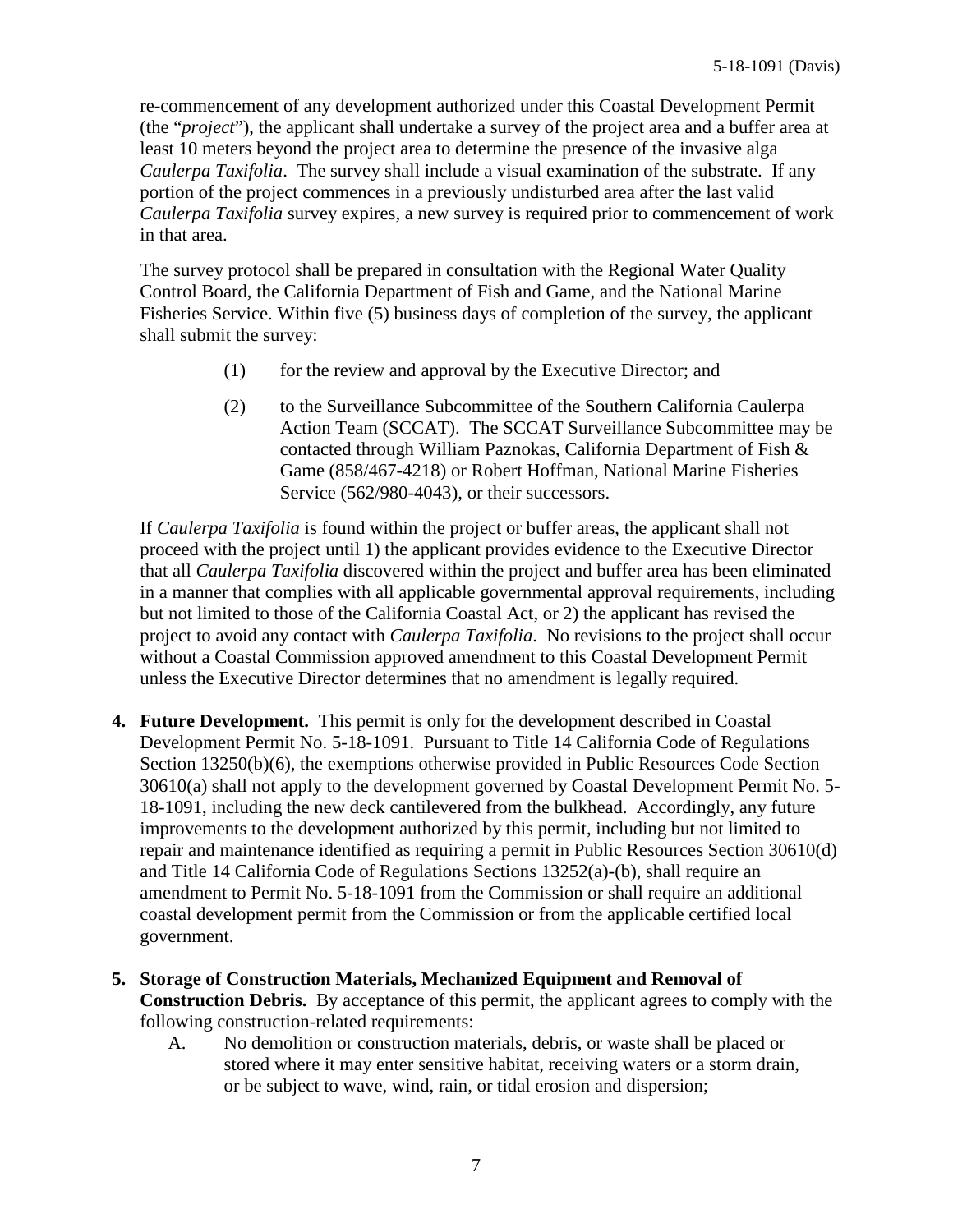- B. No demolition or construction equipment, materials, or activity shall be placed in or occur in any location that would result in impacts to environmentally sensitive habitat areas, streams, wetlands or their buffers;
- C. Any and all debris resulting from demolition or construction activities shall be removed from the project site within 24 hours of completion of the project;
- D. Demolition or construction debris and sediment shall be removed from work areas each day that demolition or construction occurs to prevent the accumulation of sediment and other debris that may be discharged into coastal waters;
- E. All trash and debris shall be disposed in the proper trash and recycling receptacles at the end of every construction day;
- F. The applicant shall provide adequate disposal facilities for solid waste, including excess concrete, produced during demolition or construction;
- G. Debris shall be disposed of at a legal disposal site or recycled at a recycling facility. If the disposal site is located in the Coastal Zone, a coastal development permit or an amendment to this permit shall be required before disposal can take place unless the Executive Director determines that no amendment or new permit is legally required;
- H. All stock piles and construction materials shall be covered, enclosed on all sides, shall be located as far away as possible from drain inlets and any waterway, and shall not be stored in contact with the soil;
- I. Machinery and equipment shall be maintained and washed in confined areas specifically designed to control runoff. Thinners or solvents shall not be discharged into sanitary or storm sewer systems;
- J. The discharge of any hazardous materials into any receiving waters shall be prohibited;
- K. Spill prevention and control measures shall be implemented to ensure the proper handling and storage of petroleum products and other construction materials. Measures shall include a designated fueling and vehicle maintenance area with appropriate berms and protection to prevent any spillage of gasoline or related petroleum products or contact with runoff. The area shall be located as far away from the receiving waters and storm drain inlets as possible;
- L. Best Management Practices (BMPs) and Good Housekeeping Practices (GHPs) designed to prevent spillage and/or runoff of demolition or construction-related materials, and to contain sediment or contaminants associated with demolition or construction activity, shall be implemented prior to the on-set of such activity; and
- M. All BMPs shall be maintained in a functional condition throughout the duration of construction activity.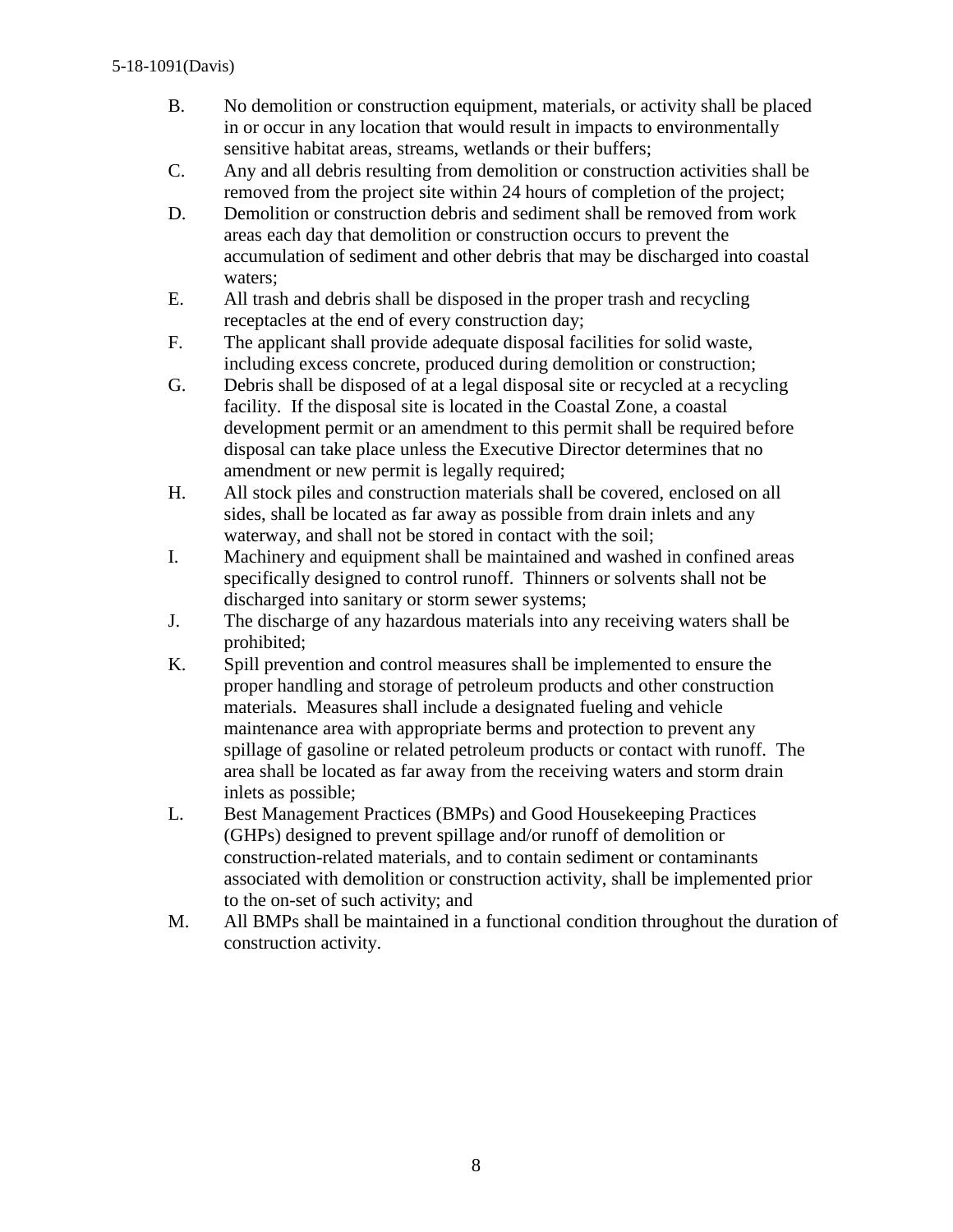# <span id="page-8-0"></span>**IV. FINDINGS AND DECLARATIONS**

# <span id="page-8-1"></span>**A. PROJECT DESCRIPTION AND LOCATION AND PRIOR COMMISSION ACTION AT SUBJECT SITE**

#### **1. Project Description and Location**

The proposed project is the removal of two decks, a 232.5 square foot deck and a 101 square foot deck, both of which are cantilevered from the bulkhead over the water (Newport Harbor), and construction of a single L-shaped 464 square foot concrete deck cantilevered 5-feet from the from the bulkhead associated with a single-family residence on a bayfronting lot (**[Exhibit No. 2](https://documents.coastal.ca.gov/reports/2019/6/F11J/F11J-6-2019-exhibits.pdf)**). The L-shaped cantilevered deck will consist of two segments: an approximate 62-foot (long) x 5 foot (wide) section and an approximate 35-foot (long) x 5-foot (wide) section (**[Exhibit No. 2](https://documents.coastal.ca.gov/reports/2019/6/F11J/F11J-6-2019-exhibits.pdf)**).

The subject site is located at 88 Linda Isle in the locked gate community of Linda Isle in the City of Newport Beach, Orange County (**[Exhibit No. 1](https://documents.coastal.ca.gov/reports/2019/6/F11J/F11J-6-2019-exhibits.pdf)**). Single-family residences and associated private boat dock systems characterize the subject site and the surrounding area. No public access currently exists through the site. However, public access to the bay exists in the area across the channel from the Linda Isle community along the public walkways on Lido Island and Balboa Island (**[Exhibit No. 1](https://documents.coastal.ca.gov/reports/2019/6/F11J/F11J-6-2019-exhibits.pdf)**). The areas of the bay over which the proposed deck would be cantilevered consists of two water parcels not owned by the applicant and not part of the mapped State Tidelands held in trust by the City. One of those parcels is owned by the City of Newport Beach (APN No. 050-451-11) along the northwest portion of the property facing the bay and the other is owned by the Irvine Company (APN No. 050-4561-10) along the northern portion of the property facing the bay (**[Exhibit No. 1, page 2](https://documents.coastal.ca.gov/reports/2019/6/F11J/F11J-6-2019-exhibits.pdf)**).

The City of Newport Beach LCP was effectively certified on January 13, 2017. The landside portion of the development is located within the City's permit jurisdiction, while the water area bayward of the bulkhead is within the Commission's original permit jurisdiction. The standard of review for development within the City's permit jurisdiction is the City's certified LCP. The standard of review for development within the Commission's original permit jurisdiction is Chapter 3 of the Coastal Act, although the City's certified LCP is advisory in nature and may provide guidance.

The City has issued an Approval-In Concept dated October 9, 2018 for the project and the proposed cantilevered deck has been designed in compliance with the patio deck standards of Municipal Code Section 21.30C.050(G)(5). Specifically, the deck would project a maximum of 5-feet beyond the bulkhead, maintains minimum setbacks of 5 feet from the prolongations of the side property lines, and would be located outside Tidelands Trust, which are mapped State tidelands administered by the City.

#### **2. Prior Commission Action at Subject Site**

On December 12, 2018, the Commission approved Coastal Development Permit (CDP) No. 5- 18-0057 (Davis) for the removal of an 845 square foot L-shaped dock float, 3 foot x 22 foot gangway and four 18-inch hexagonal piles, and replacement with a 1,012 square foot L-shaped dock float, 3 foot x 40 foot gangway and eight 18-inch square piles. Six Special Conditions were imposed regarding: 1) Submittal of County of Orange approval; 2) Acknowledgement of public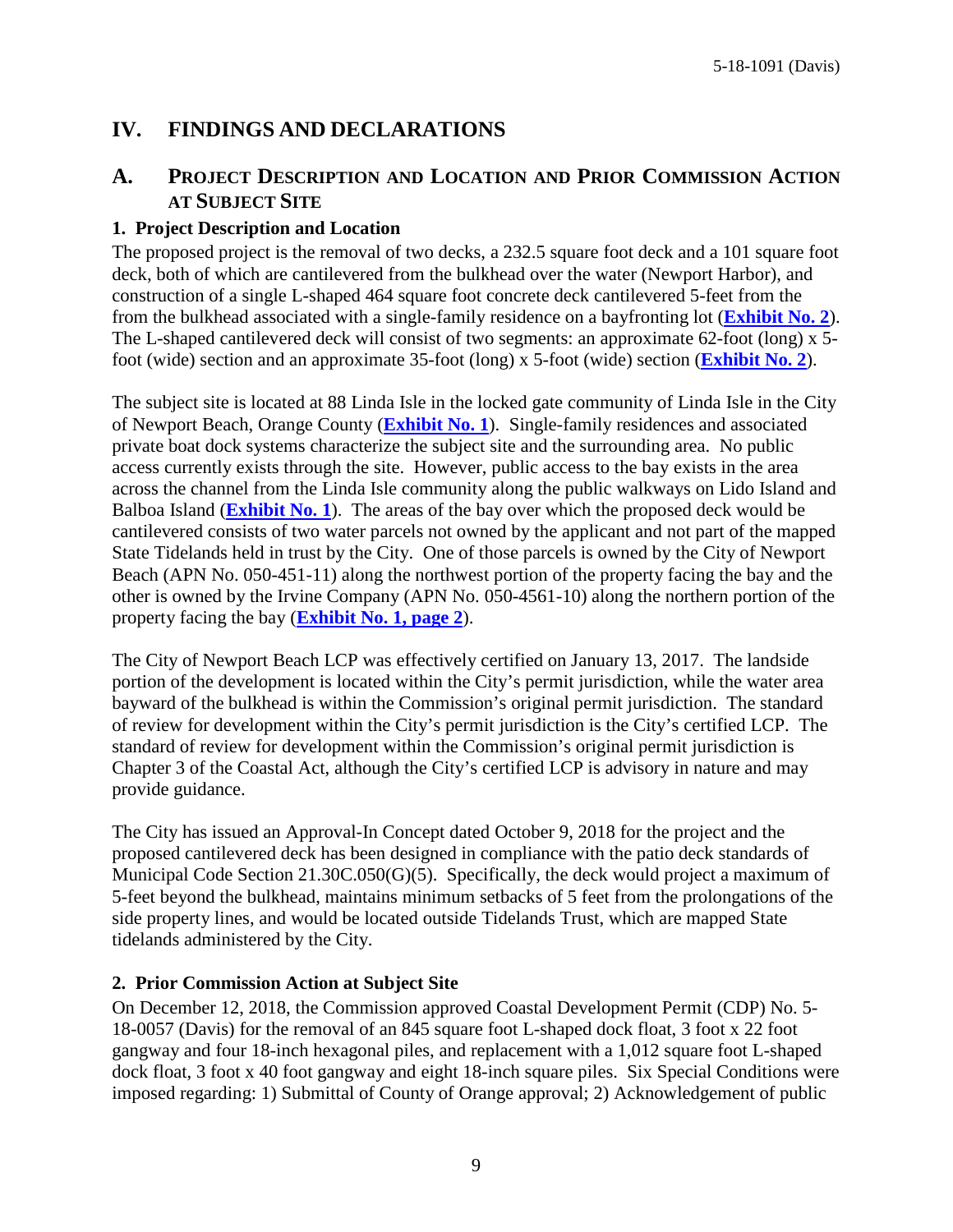rights; 3) Pre-and Post-Construction Eelgrass Survey(s); 4) Pre-Construction *Caulerpa Taxifolia* Survey; 5) Water quality; and 6) Compliance with Resource Agencies' requirements.

On January 24, 2018, 5-NPB-18-0021 and Local CDP No. CD2017-035 for the demolition of a single-family residence with an attached garage and construction of a new single-family residence with an attached garage became effective.

In 1996, the Commission approved Coastal Development Permit No. 5-95-193 (Guggegheim) for the removal of an existing dock float and replacement with an 80 foot x 8 foot dock float and four guide pile.

### <span id="page-9-0"></span>**B. PUBLIC ACCESS AND RECREATION**

Article X, Section 4 of the California Constitution provides:

*No individual, partnership, or corporation claiming or possessing the frontage or tidal lands of a harbor, bay inlet, estuary, or other navigable water in this state shall be permitted to exclude the right of way to such water whenever it is required for any public purpose… and the Legislature shall enact such law as will give the most liberal construction to this provision so that access to the navigable waters of this state shall always be attainable for the people thereof.*

Section 30210 of the Coastal Act, Access; recreational opportunities; states:

*In carrying out the requirement of Section 4 of Article X of the California Constitution, maximum access, which shall be conspicuously posted, and recreational opportunities shall be provided for all the people consistent with public safety needs and the need to protect public rights, rights of private property owners, and natural resource areas from overuse.*

Section 30211 of the Coastal Act, Development not to interfere with access, states:

*Development shall not interfere with the public's right of access to the sea where acquired through use or legislative authorization, including, but not limited to, the use of dry sand and rocky coastal beaches to the first line of terrestrial vegetation.* 

Section 30212 of the Coastal Act, New development projects (in part), states:

*(a) Public access from the nearest public roadway to the shoreline and along the coast shall be provided in new development projects except where: (1) it is inconsistent with public safety, military security needs, or the protection of fragile coastal resources, (2) adequate access exists nearby, or, (3) agriculture would be adversely affected. Dedicated accessway shall not be required to be opened to public use until a public agency or private association agrees to accept responsibility for maintenance and liability of the accessway.*

Section 30220 of the Coastal Act, Protection of certain water-oriented activities, states:

*Coastal areas suited for water-oriented recreational activities that cannot readily be provided at inland water areas shall be protected for such uses.*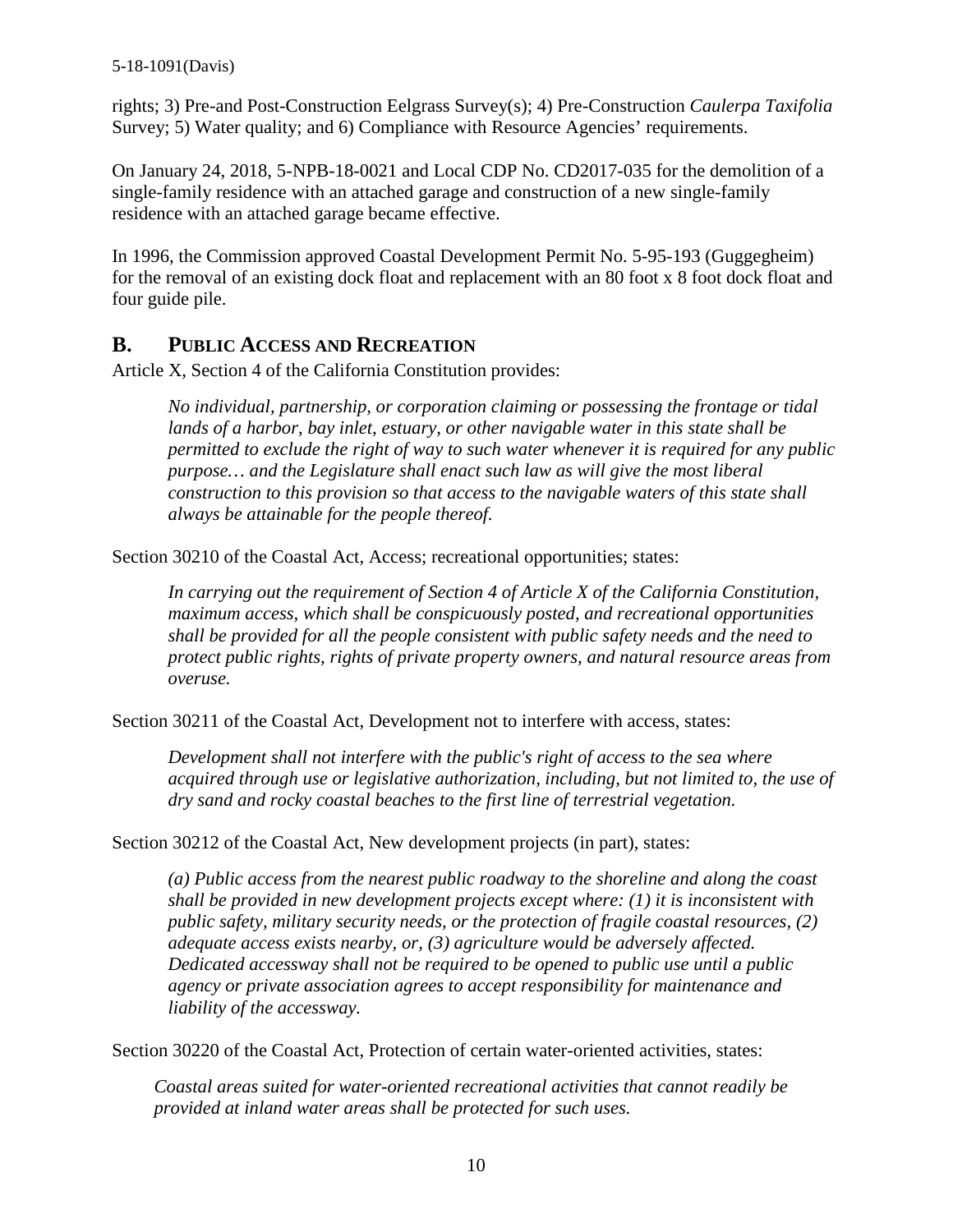Section 30221 of the Coastal Act, Oceanfront land; protection for recreational use and development, states:

*Oceanfront land suitable for recreational use shall be protected for recreational use and development unless present and foreseeable future demand for public or commercial recreational activities that could be accommodated on the property is already adequately provided for in the area.*

Section 30250 of the Coastal Act, Location, existing developed areas, states:

*(a)New residential…development…shall be located…where it will not have significant adverse effects, either individually or cumulatively, on coastal resources….*

Coastal Land Use Plan Policy, Shoreline Access, 3.1.1-1 states,

*Protect, and where feasible, expand and enhance public access to and along the shoreline and to beaches, coastal waters, tidelands, coastal parks, and trails.*

Coastal Land Use Plan Policy, Shoreline Access, 3.1.1-9 states,

*Protect, expand, and enhance a system of public coastal access that achieves the following:*

*Maximizes public access to and along the shoreline;*

Coastal Land Use Plan Policy, Shoreline Access, 3.1.1-11 states,

*Require new development to minimize impacts to public access to and along the shoreline.*

Coastal Land Use Plan Policy, Bay/Harbor Encroachments, 3.1.4-3 states,

*Design and site piers, including remodels of and additions to existing piers so as not to obstruct public lateral access and to minimize impacts to coastal views and coastal resources.*

Implementation Plan, Development Standards, Harbor Development Regulations, 21.30C.050(G) states,

*G. Piers.*

*1. Limits on Use. Only piers, floats and patio decks and their appurtenances pursuant to subsection (G)(5) of this section shall be permitted bayward of the bulkhead. 2. Street Ends. No private piers shall be permitted at street ends.*

*3. Setbacks.*

*a. All piers and slips for residential properties shall be set back a minimum of five feet from the prolongation of the property line.*

*b. With the prior approval of the City, piers and slips for commercial properties may extend past the prolongation of the property line.*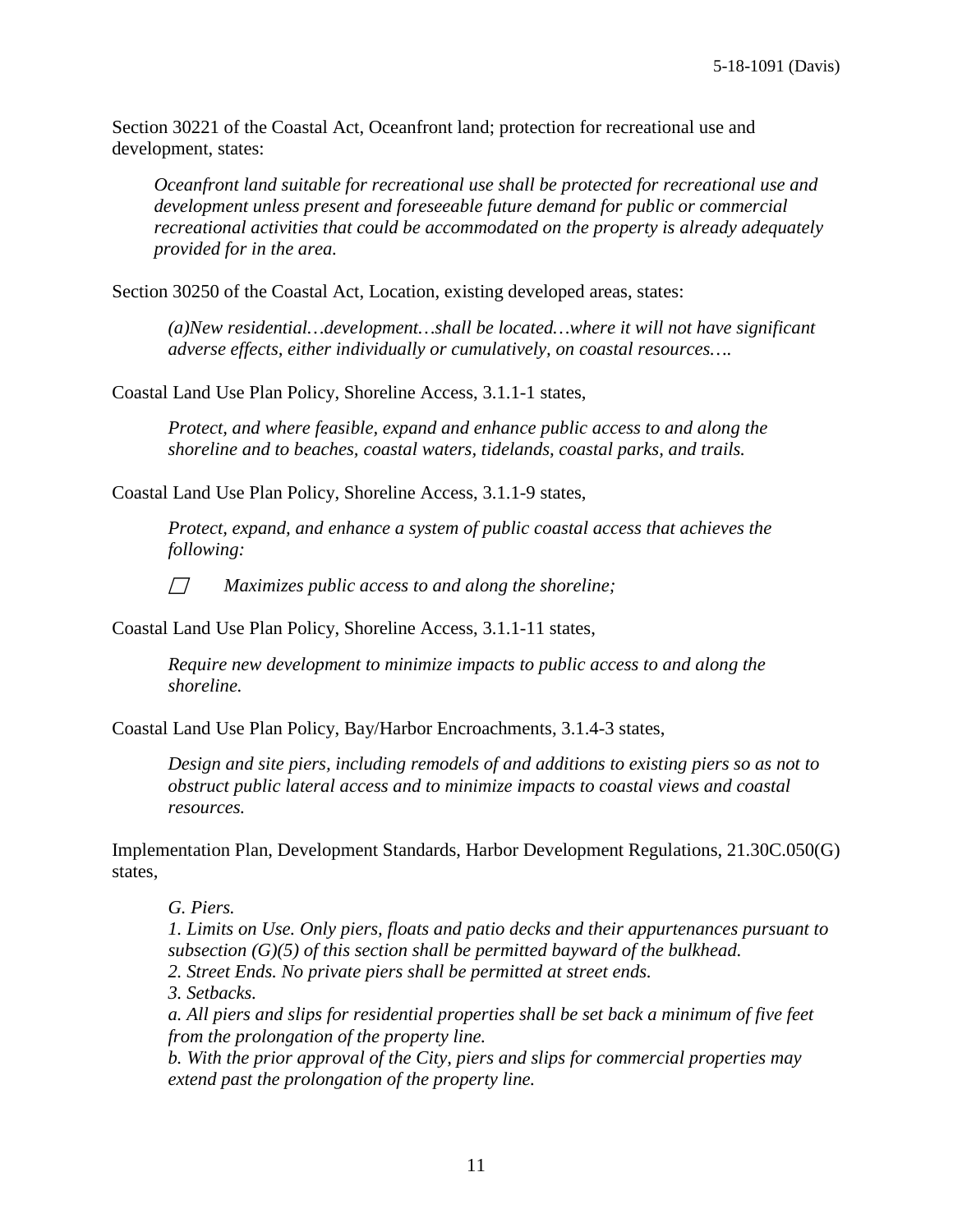*c. The prolongation of the property line bayward of the same bearing from the bulkhead shall generally be used in determining the allowable setbacks for piers and slips. Because there are certain physical conditions which preclude the strict application of this policy without prejudice to adjoining properties, special consideration will be given to areas where precise prolongation of the property line has not been determined and the following conditions exist:*

*i. Where property lines are not approximately perpendicular to the bulkhead line; ii. Where curves or angles exist in the bulkhead line;*

*iii. Where bridges, topography, street ends or publicly owned facilities adjoin the property.*

*d. Setbacks apply to joint ownership piers with the exception that the slips, floats and piers may extend over the common property line.*

*4. Joint Ownership. Permits may be granted for joint ownership piers at the prolongation of common lot lines. The permit for joint ownership piers shall provide that all parties shall have equal rights under the permit and shall be held jointly responsible for compliance with all rules, regulations, and conditions set forth in the permit.*

*5. Patio Decks.* **[Emphasis added]** *Patios are not permitted to extend over the waters of Newport Harbor unless the waters are adjacent to the upland property and outside the areas described in the tidelands trust, and provided the patio complies with the following conditions:*

*a. The maximum projection of patio decks encroachments beyond the bulkhead line shall be limited to five feet.*

*b. The minimum setbacks from the prolongations of the side property lines shall be five feet.*

*c. No float shall be permitted within one foot of the decks.*

*d. No permanent structure shall be permitted on the projecting portion of the patios except:*

*i. Planters and benches not over sixteen (16) inches in height;*

*ii. Railings not over forty-two (42) inches in height with approximately ninetyfive (95) percent open area.*

*e. A harbor and building permit has been obtained.*

*6. Storage Lockers. Storage lockers and boat boxes may be installed on shore-connected piers and floats subject to the following limitations:*

*a. The overall height shall not exceed thirty (30) inches when located bayward of residential property zones.*

*b. The overall height shall not exceed thirty (30) inches when located bayward of commercial and industrial property zones where the piers and floats are used primarily for the mooring of pleasure boats.*

*c. The overall height shall not exceed sixty (60) inches when located on facilities bayward of commercial and industrial zoned property where the use is not primarily for the mooring of pleasure boats.*

*d. The overall height shall be measured from the deck of the pier or float to the top of the storage locker and overall height to include the enclosed portion of the locker or box.*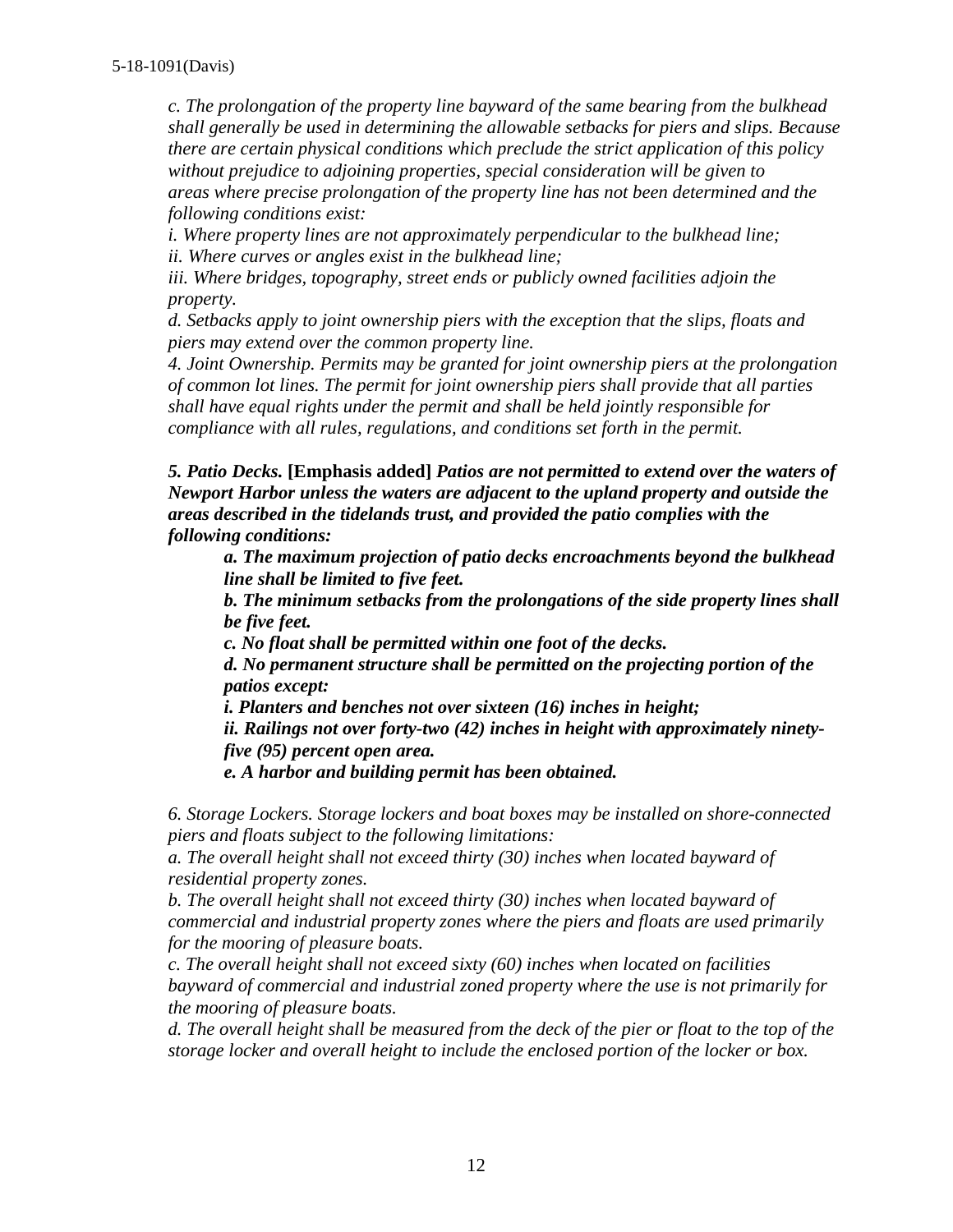Coastal Act Section 30210 and Coastal Act Section 30211 mandate that maximum public access and recreational opportunities be provided and that development not interfere with the public's right to access the coast. Section 30212(a) of the Coastal Act requires that adequate public access to the sea be provided in new development projects. Additionally, Sections 30220 and 30221 of the Coastal Act protect coastal areas suited for water-oriented recreational activities and oceanfront land for recreational uses. Section 30250 of the Coastal Act requires new development to not have significant adverse effects, individually or cumulatively, on coastal resources. The City's certified LCP also includes numerous policies protecting public access, including Implementation Plan Policy 21.30C.050(G) regarding the location of proposed decks over the waters of Newport Harbor.

The waters of Newport Harbor are a very popular recreational boating area. The applicant recently obtained approval form the Coastal Commission for the removal of an existing dock float and replacement with a new dock float over the water. No work is proposed to this dock system with this application.

The City determined that the proposed cantilevered deck falls under the jurisdiction of the California Coastal Commission because it projects beyond the bulkhead and over the bay waters. The City issued an Approval-In-Concept for the new cantilevered deck which is designed in compliance with the patio deck standards of the IP Section 21.30C.050(G)(5). In compliance with this development standard, the cantilevered deck would project a maximum of 5-feet beyond the bulkhead, maintain minimum setbacks of 5-feet from the prolongations of the side property lines, and would be located outside the Tidelands Trust, which are mapped State tidelands administered by the City. Specifically regarding the Tidelands Trust, IP Section 21.30C.050(G)(5) prohibits patios to extend over waters of Newport Harbor "unless the waters are adjacent to the upland property *and outside the areas described in the tidelands trust*".

The areas of the bay over which the proposed deck would be cantilevered consist of two submerged parcels not owned by the applicant and not part of the mapped State Tidelands held in trust by the City. One parcel is owned by the City of Newport Beach (APN No. 050-451-11) along the northwest portion of the property facing the bay, and the other parcel is owned by the Irvine Company (APN No. 050-4561-10) along the northern portion of the property facing the bay (**[Exhibit No. 1, page 2](https://documents.coastal.ca.gov/reports/2019/6/F11J/F11J-6-2019-exhibits.pdf)**).

Although the proposed cantilevered deck does not appear to be located on State tidelands administered by the City of Newport Beach pursuant to a tidelands grant, because the properties seaward of the bulkhead are fully submerged bay waters at all times, the question of the public trust doctrine arises. The public trust provides that tide and submerged lands and the beds of lakes, streams and other navigable waterways are to be held in trust by the State for the benefit of the people of California for uses including the right to swim, boat and engage in other forms of water recreation. Based on the information available to the Commission at this time, it appears that these two submerged parcels are not subject to the public trust because the mean high tide line (MHTL) was adjudicated in this area in case no. 20436 in Orange County Superior Court in 1926 (Orange County v. The Irvine Company). The court determined that the MHTL in this area is located westward of the subject property (**[Exhibit No. 1, page 2](https://documents.coastal.ca.gov/reports/2019/6/F11J/F11J-6-2019-exhibits.pdf)**). Further, the areas are part of a subdivision tract that dredged a channel eastward and northward from the MHTL established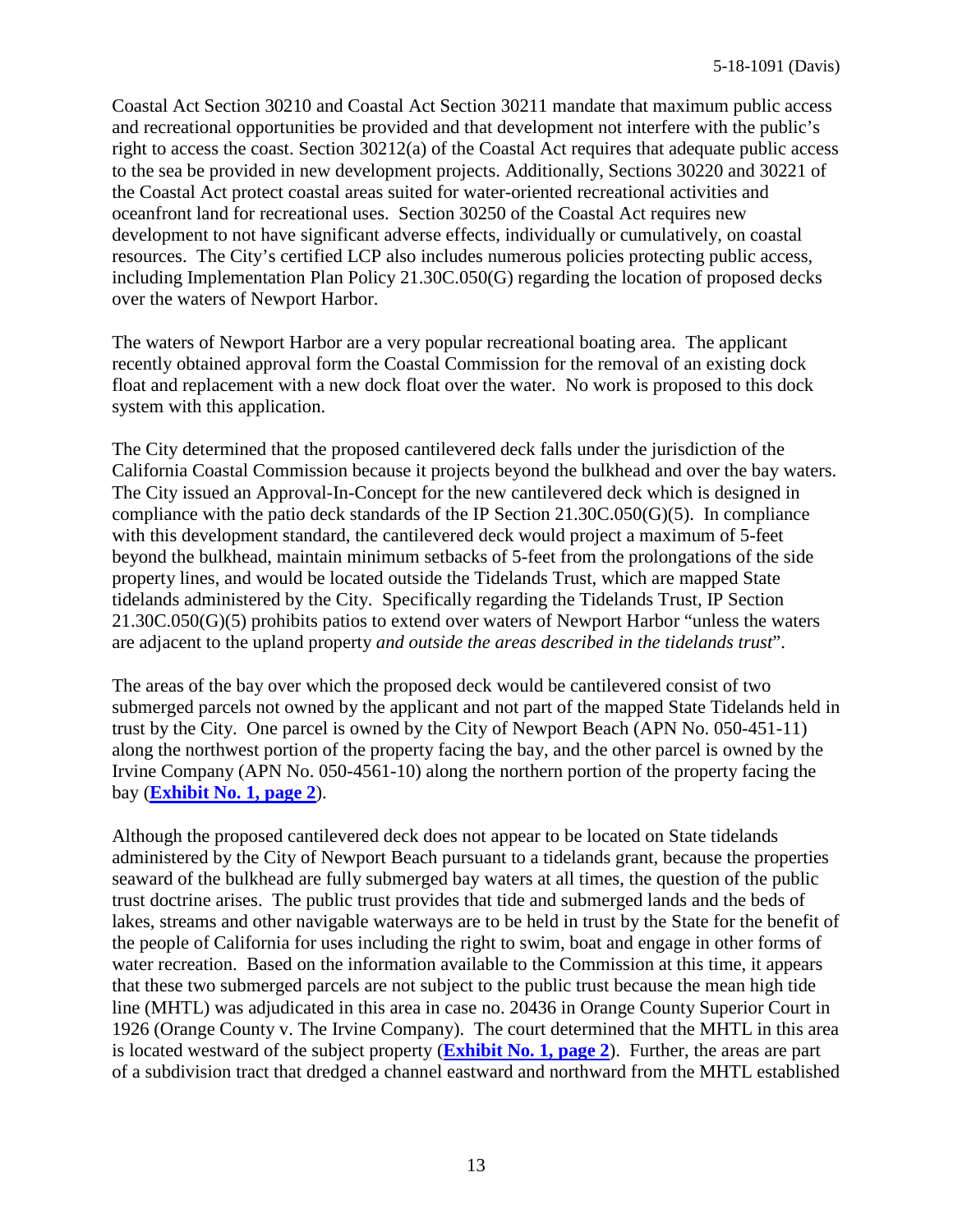#### 5-18-1091(Davis)

in case no. 20436. This dredging changed portions of the property from upland swamp and overflow property to property subject to tidal flow.

Determinations about the Public Trust boundary are ultimately the jurisdiction of the State Lands Commission (SLC). However, assuming the information concerning the history of the submerged lands are correct, pursuant to Public Resources Code section 7552.5, the submerged lands are nevertheless subject to a navigational easement that, in general, precludes the owner from preventing the public from using the waters for navigational purposes even if the submerged lands are not public trust lands. The proposed cantilevered deck will be landward of the designated pierhead line in the channel and, therefore, is not expected to interfere with navigation through the channel on the north of Linda Isle because pierhead lines are established to ensure that docks and piers do not interfere with navigation. In addition, construction of the proposed cantilevered deck may hinder but would not completely obstruct the public's ability to access the water areas fronting the applicant's lot for recreational boating purposes and, as a practical matter, is unlikely to have much additional impact on public access due to the existence of the private dock that extends farther out into the bay as well as the two existing cantilevered decks. Thus, the proposed cantilevered deck would not be inconsistent with the navigational easement over the submerged lands.

In addition, Section 30210 of the Coastal Act encourages maximum public access, while also respecting private property rights, and section 30211 requires that development not interfere with the public's right of access to the sea. Although not binding on the Commission, the City's certified LCP includes provisions relating to construction of decks and patios over Newport Harbor waters. Specifically, IP Section 21.30C.050(G)(5) prohibits cantilevered decks *within* Tidelands Trust areas, but allows them to extend over bay waters *outside* of the Tidelands Trust when certain conditions are met.

Applying these principals to the proposed project, there is no direct public pedestrian access to the water through this subject private residential lot, but public access to the bay exists in the area across the channel from the Linda Isle community along the public walkways on Lido Island and Balboa Island (**[Exhibit No. 1](https://documents.coastal.ca.gov/reports/2019/6/F11J/F11J-6-2019-exhibits.pdf)**). From these access points, members of the public may access the bay and, for example, launch a kayak or standup paddle board. The public can access the submerged lands immediately seaward of the bulkhead at the subject site by watercraft or by swimming. However, the existing dock extends out in front (bayward) of the area where the cantilevered deck would be constructed and to some extent likely already limits public use of the waters immediately adjacent to the bulkhead.

The proposed project involves the removal of two cantilevered decks and construction of a single L-shaped 464 square foot concrete deck cantilevered from the bulkhead over Newport Harbor associated with a single-family residence on a bayfronting lot. As discussed above, the areas of water over which the proposed deck would cantilever that are situated bayward of the existing bulkhead are not within the State Tidelands area administered by the City of Newport Beach. Applying the City's LCP as guidance, the proposed deck is consistent with IP Section 21.30C.050(G)(5), which prohibits cantilevered decks *within* Tidelands Trust areas, but allows them to extend over bay waters *outside* of the Tidelands Trust when certain conditions are met. The proposed project satisfies this IP requirement as the proposed cantilevered deck is outside of the Tidelines Trust areas of Newport Harbor, do not exceed the maximum 5-foot cantilevered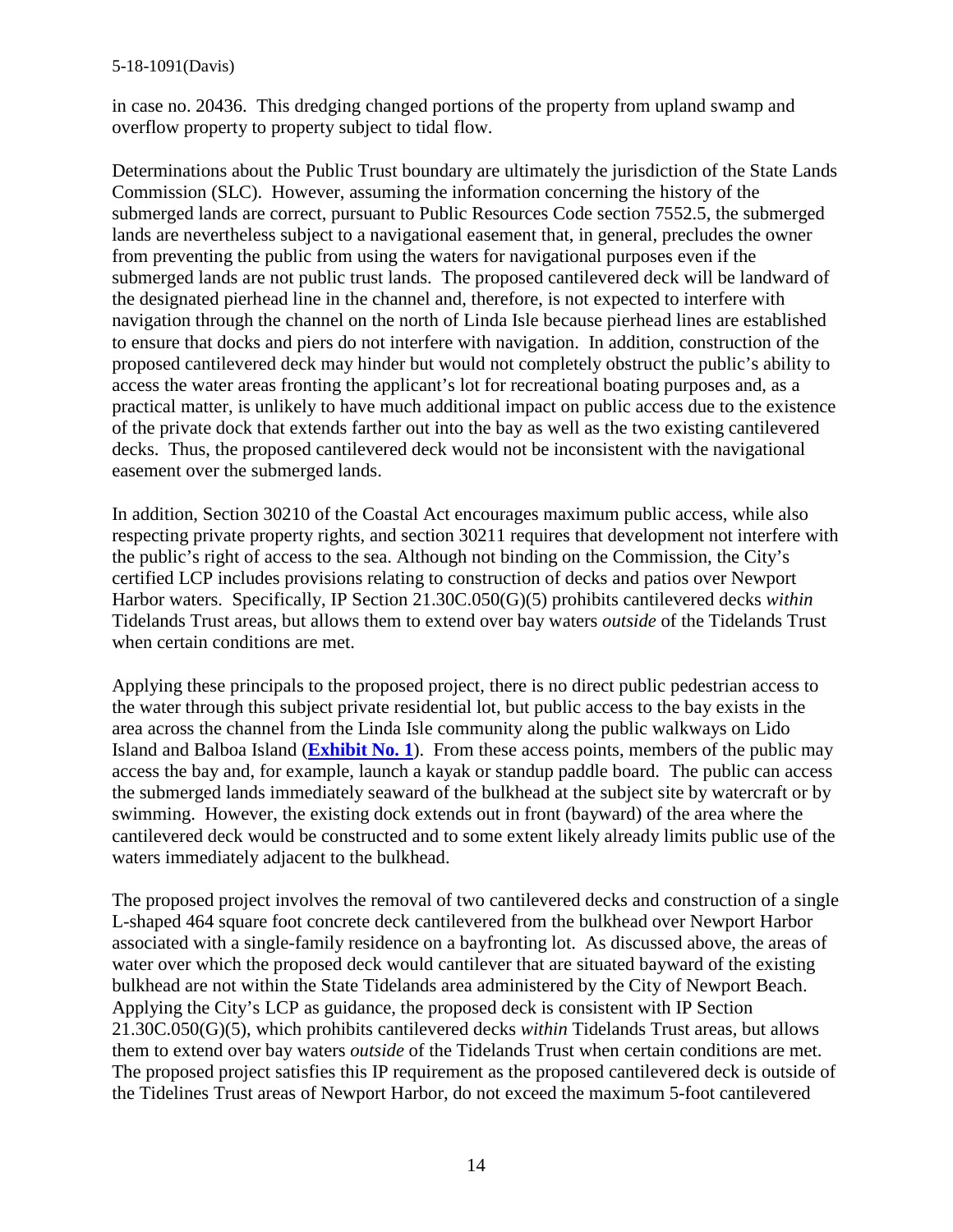projection, and meets the minimum 5-foot side property line setback requirement. Therefore, the proposed cantilevered deck is consistent with public access policies of the Coastal Act and the certified LCP.

However, Coastal Commission approval of this project cannot waive any public rights that may exist on the property. Thus, **Special Condition No. 1** is imposed stating that the approval of a coastal development permit for the project does not waive any public rights or interest that exist or may exist on the property, and that if any portion of the development approved by this project is subsequently determined to be located on or over public trust lands, then development approved by this coastal development not compatible with the public trust must be removed.

#### **CONCLUSION**

Thus, as conditioned, the Commission finds that the proposed project is consistent with the City's certified LCP and Sections 30210, 30211, 30212, 30220, 30221, and 30250 of the Coastal Act with regard to the public's right of access to the sea and not interfere with recreational opportunities on public tidelands and would avoid cumulative impacts.

## <span id="page-14-0"></span>**C. MARINE RESOURCES/WATER QUALITY**

Section 30230 of the Coastal Act, Marine Resources; maintenance, states:

*Marine resources shall be maintained, enhanced, and where feasible, restored. Special protection shall be given to areas and species of special biological or economic significance. Uses of the marine environment shall be carried out in a manner that will sustain the biological productivity of coastal waters and that will maintain healthy populations of all species of marine organisms adequate for long-term commercial, recreational, scientific, and educational purposes.*

Section 30231 of the Coastal Act, Biological productivity, water quality, states:

*The biological productivity and the quality of coastal waters, streams, wetlands, estuaries, and lakes appropriate to maintain optimum populations of marine organisms and for the protection of human health shall be maintained and, where feasible, restored through, among other means, minimizing adverse effects of waste water discharges and entrainment, controlling runoff, preventing depletion of ground water supplies and substantial interference with surface waterflow, encouraging waste water reclamation, maintaining natural vegetation buffer areas that protect riparian habitats, and minimizing alteration of natural streams.*

Section 30232 of the Coastal Act, Oil and hazardous substance spills, states:

*Protection against the spillage of crude oil, gas, petroleum products, or hazardous substances shall be provided in relation to any development or transportation of such materials. Effective containment and cleanup facilities and procedures shall be provided for accidental spills that do occur.*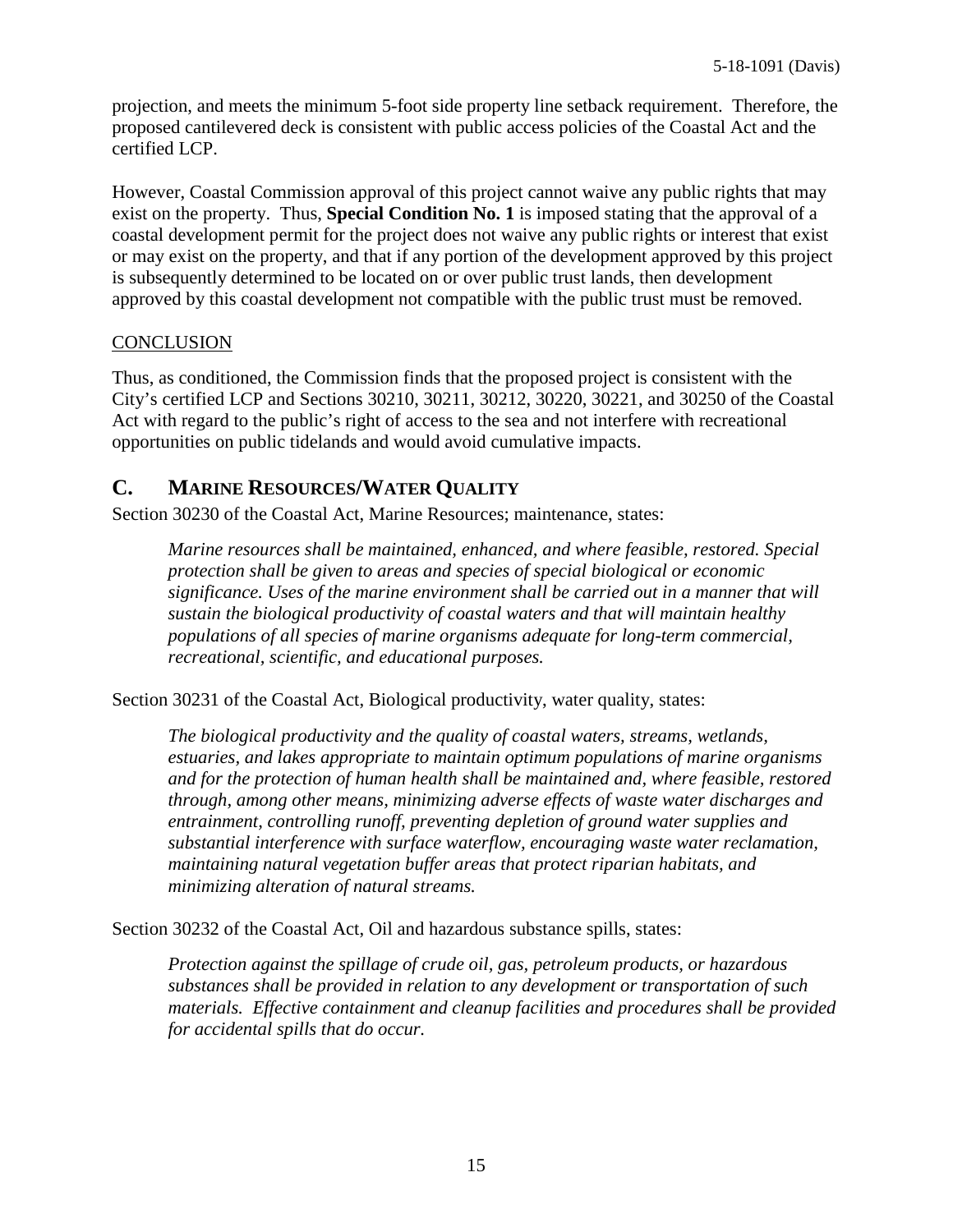Section 30233 of the Coastal Act states in part:

*(a) The diking, filling, or dredging of open coastal waters, wetlands, estuaries, and lakes shall be permitted in accordance with other applicable provisions of this division, where there is no feasible less environmentally damaging alternative, and where feasible mitigation measures have been provided to minimize adverse environmental effects, and shall be limited to the following:*

*(2) Maintaining existing, or restoring previously dredged, depths in existing navigational channels, turning basins, vessel berthing and mooring areas, and boat launch areas.*

*(3) In open coastal waters, other than wetlands, including streams, estuaries, and lakes, new or expanded boating facilities and the placement of structural pilings for public recreational piers that provide public access and recreational opportunities.*

*(6) Restoration purposes.*

Section 30250 of the Coastal Act states in part:

*(a)New residential…development…shall be located…where it will not have significant adverse effects, either individually or cumulatively, on coastal resources….*

Coastal Land Use Plan, Eelgrass Meadows, Policy 4.1.4-4 states,

*Provide for the protection of eelgrass meadows and mitigation of impacts to eelgrass meadows in a comprehensive harbor area management plan for Newport Bay.*

Coastal Land Use Plan, Eelgrass Meadows, Policy 4.1.4-5 states,

*Where applicable require eelgrass and Caulerpa taxifolia surveys to be conducted as a condition of City approval for projects in Newport Bay in accordance with operative protocols of the Southern California Eelgrass Mitigation Policy and Caulerpa taxifolia Survey protocols.*

Coastal Land Use Plan, Dredging, Diking and Filling, Policy 4.2.3-1 states,

*Permit the diking, filling, or dredging of open coastal waters, wetlands, estuaries, and*  lakes in accordance with other applicable provisions of the LCP, where there is no *feasible less environmentally damaging alternative, and where feasible mitigation measures have been provided to minimize adverse environmental effects and limited to the following:*

- *A. Construction or expansion of port/marine facilities.*
- *B. Construction or expansion of coastal-dependent industrial facilities, including commercial fishing facilities, and* commercial ferry facilities.
- *C. In open coastal waters, other than wetlands, including estuaries and streams, new or expanded boating facilities, including slips, access ramps, piers, marinas, recreational boating, launching ramps, and pleasure ferries, and the placement of*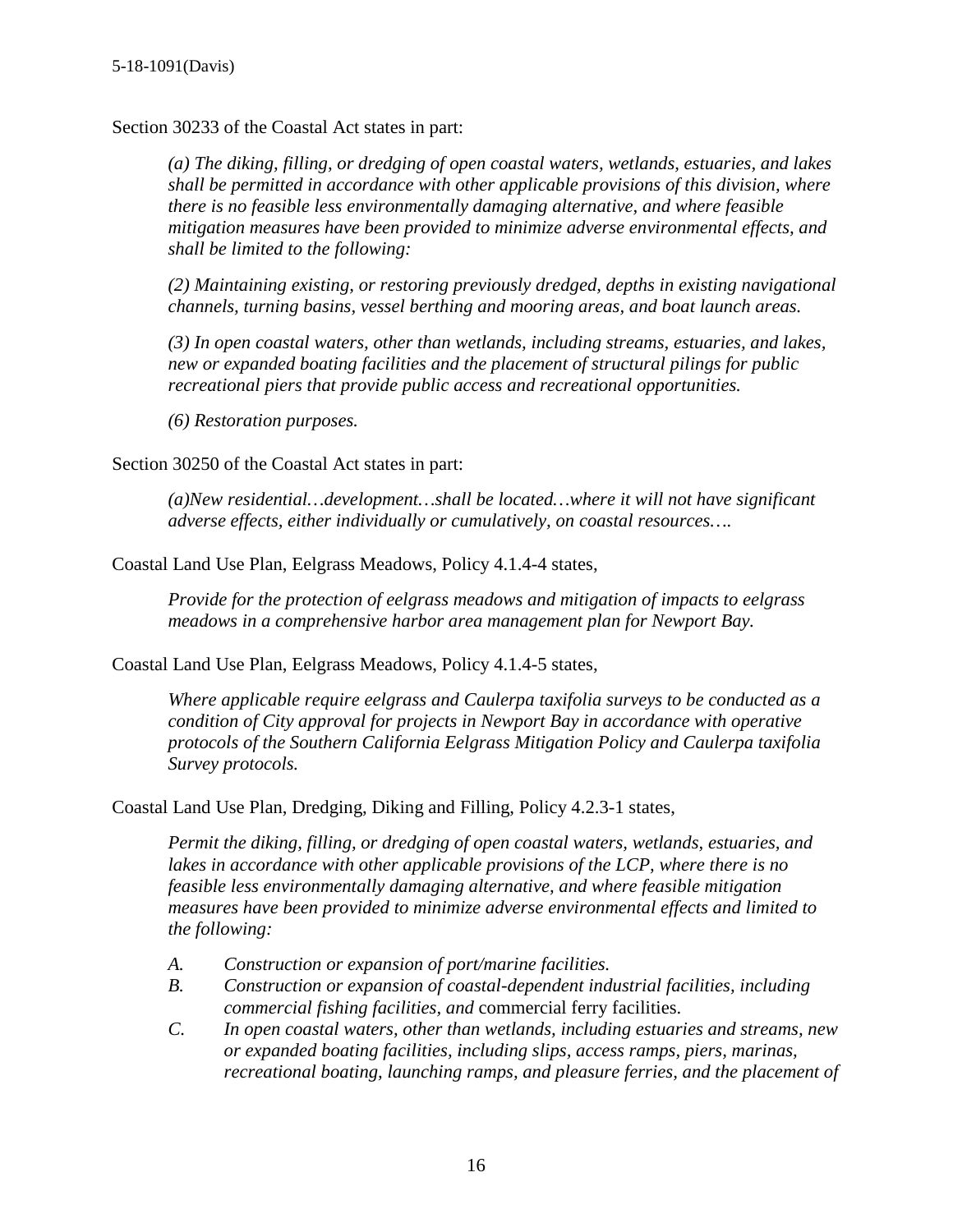*structural pilings for public recreational piers that provide public access and recreational opportunities.*

- *D. Maintenance of existing and restoration of previously dredged depths in navigational channels, turning basins, vessel berthing, anchorage, and mooring areas, and boat launching ramps. The most recently updated U.S. Army Corps of Engineers maps shall be used to establish existing Newport Bay depths.*
- *E. Incidental public service purposes which temporarily impact the resources of the area, such as burying cables and pipes, inspection of piers, and maintenance of existing intake and outfall lines.*
- *F. Sand extraction for restoring beaches, except in environmentally sensitive areas.*
- *G. Restoration purposes.*
- *H. Nature study, aquaculture, or similar resource-dependent activities.*
- *I. In the Upper Newport Bay Marine Park, permit dredging, diking, or filling only for the purposes of wetland restoration, nature study, or to enhance the habitat values of environmentally sensitive areas.*

Coastal Land Use Plan, Dredging, Diking and Filling, Policy 4.2.3-2 states,

*Continue to permit recreational docks and piers as an allowable use within intertidal areas in Newport Harbor.*

Coastal Land Use Plan, Dredging, Eelgrass Protection and Restoration, Policy 4.2.5-1 states,

*Avoid impacts to eelgrass (Zostera marina) to the greatest extent possible. Mitigate*  losses of eelgrass at a 1.2 to 1 mitigation ratio and in accordance with the Southern *California Eelgrass Mitigation Policy. Encourage the restoration of eelgrass throughout Newport Harbor where feasible.*

Coastal Land Use Plan, TMDLs, Policy 4.3.1-8 states,

*Protection against the spillage of crude oil, gas, petroleum products, or hazardous substances shall be provided in relation to any development or transportation of such materials. Effective containment and cleanup facilities and procedures shall be provided for accidental spills that do occur.*

Coastal Land Use Plan, NPDES, Policy 4.3.2-1 states,

*Promote pollution prevention and elimination methods that minimize the introduction of pollutants into coastal waters, as well as the generation and impacts of dry weather and polluted runoff.*

Coastal Land Use Plan, NPDES, Policy 4.3.2-6 states,

*Implement and improve upon best management practices (BMPs) for residences, businesses, new development and significant redevelopment, and City operations.*

Coastal Land Use Plan, NPDES, Policy 4.3.2-7 states,

*Incorporate BMPs into the project design in the following progression:*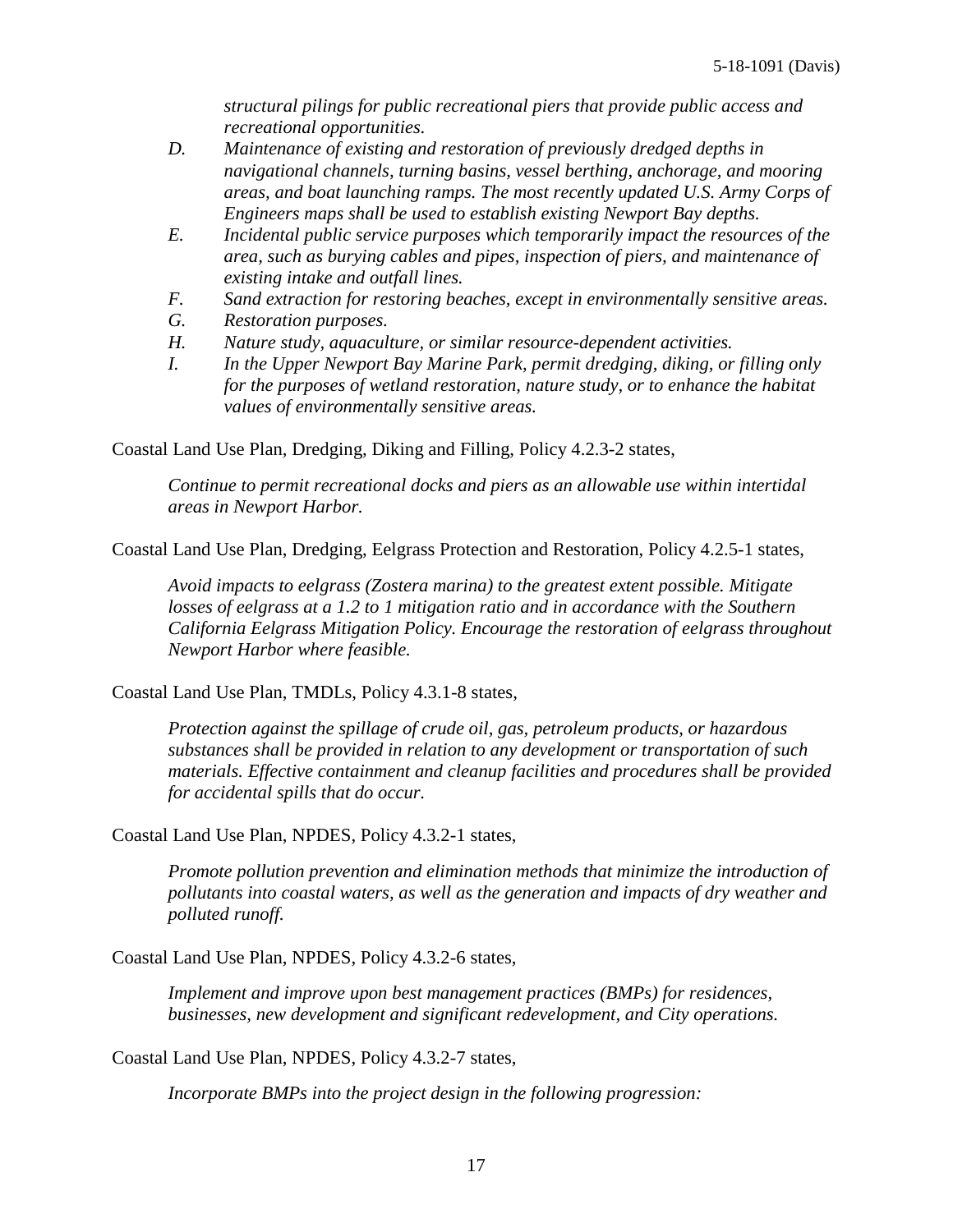*Site Design BMPs. Source Control BMPs. Treatment Control BMPs. Include site design and source control BMPs in all developments. When the combination of site design and source control BMPs are not sufficient to protect water quality as required by the LCP or Coastal Act, structural treatment BMPs will be implemented along with site design and source control measures.*

Coastal Land Use Plan, NPDES, Policy 4.3.2-22 states,

*Require beachfront and waterfront development to incorporate BMPs designed to prevent or minimize polluted runoff to beach and coastal waters.*

Coastal Act Sections 30230 and 30231 require protection of marine resources and, where feasible, the restoration of marine resources, as well as the maintenance of the biological productivity of coastal waters. Coastal Act Section 30233 limits the allowable fill of open coastal waters, wetlands, estuaries to certain uses only. Coastal Act Section 30250 requires that new residential development be located where it will not have significant individual or cumulative adverse effects on coastal resources. The City's certified LCP also includes a number of similar policies that protect the biological resources in coastal waters, such as Coastal Land Use Plan (CLUP) Policy 4.1.1-4 requiring protection of eelgrass and CLUP Policy 4.3.2-1 requiring the promotion of pollution prevention and elimination methods that minimize the introduction of pollutants into coastal waters.

#### **1.** *Eelgrass (Zostera Marina)*

Eelgrass is a marine flowering plant that grows in soft sediments within coastal bays and estuaries. Eelgrass canopies consist of shoots and leaves approximately 1- to 3-feet long that typically attract marine invertebrates and fish species. Under normal circumstances, a diverse community of benthic organisms (e.g. clams, crabs, and worms) live within the soft sediments that cover eelgrass root and rhizome mass systems. Eelgrass beds also function as a nursery for many juvenile fishes – including species of commercial and/or sporting value such as California halibut and corbina. Eelgrass beds are also important foraging areas for piscivouous seabirds that seek baitfish attracted to eelgrass cover. Eelgrass is also an important ecological contributor to the detrital (decaying organic material) food web of bays and estuaries as the decaying plant material is consumed by many benthic invertebrates and converted to primary nutrients by bacteria.

The site has been surveyed by the City of Newport Beach Harbor Resources Division for eelgrass and eelgrass was discovered within 15-feet of the project area; however, no adverse impacts to eelgrass are anticipated as the project has been designed to avoid impacts to eelgrass.

The eelgrass survey took place on September 14, 2018 as required by the City of Newport Beach Harbor Resources Division and eelgrass surveys completed during the active growth phase of eelgrass (typically March through October) are valid for 60-days with the exception of surveys completed in August-October. A survey completed in August - October is valid until the resumption of active growth (i.e., March 1). The project is agendized for the June 2019 Coastal Commission Hearing and the eelgrass survey took place on September 14, 2018 so the eelgrass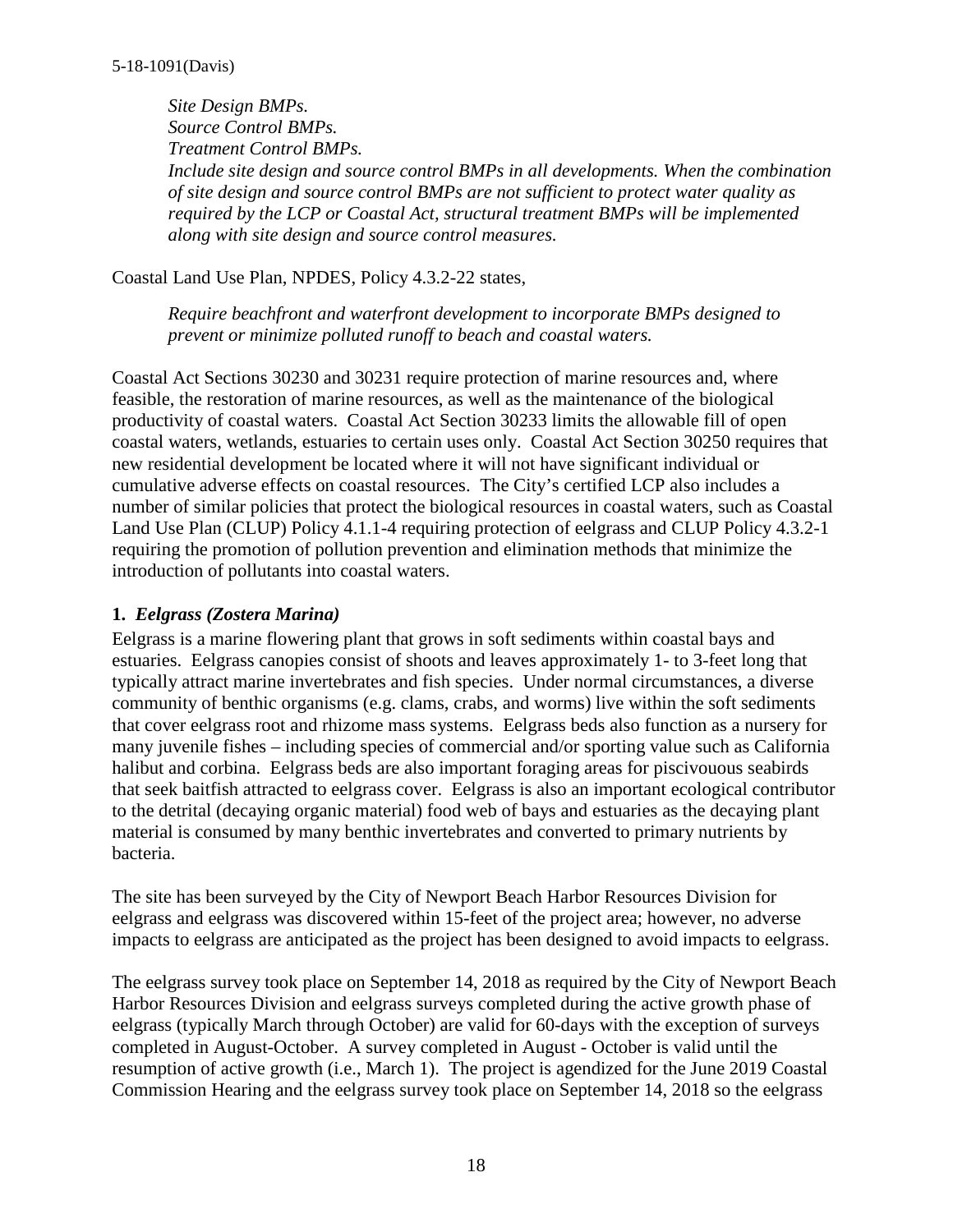survey is no longer continues valid. Therefore, the Commission imposes **Special Condition No. 2**, which requires a new eelgrass survey and identifies the procedures necessary to be completed prior to beginning construction, in case the new survey also expires prior to commencement of construction. In addition, the special condition identifies post-construction eelgrass procedures. These conditions will ensure that should impacts to eelgrass occur (though none are expected as conditioned), the impacts will be identified and appropriate mitigation required. Therefore, as conditioned, the Commission finds that the proposed development will not result in significant impacts to eelgrass.

#### **2.** *Caulerpa Taxifolia*

In 1999, a non-native and invasive aquatic plant species, *Caulerpa Taxifolia*, was discovered in parts of Huntington Harbor, while none has been discovered in Newport Bay. *Caulerpa Taxifolia* is a type of seaweed which has been identified as a threat to California's coastal marine environment because it has the ability to displace native aquatic plant species and habitats. Information available from the National Marine Fisheries Service indicates that *Caulerpa Taxifolia* can grow in large monotypic stands within which no native aquatic plant species can co-exist. Therefore, native seaweeds, seagrasses, and kelp forests can be displaced by the invasive *Caulerpa Taxifolia*. This displacement of native aquatic plant species can adversely impact marine biodiversity with associated impacts upon fishing, recreational diving, and tourism. *Caulerpa Taxifolia* is known to grow on rock, sand, or mud substrates in both shallow and deep water areas. Since eelgrass grows within the general project vicinity, *Caulerpa Taxifolia*, if present, could displace eelgrass in the channels.

A pre-construction *Caulerpa Taxifolia* survey was completed on September 14, 2018, as required by the City of Newport Beach Harbor Resources Division and none was found. However, *Caulerpa Taxifolia* surveys are valid for 90 days. The project is agendized for the June 2019 Coastal Commission Hearing and by this time the *Caulerpa Taxifolia* survey would not continue to be valid since 90-days have passed since the survey was completed. Thus, an up-to-date *Caulerpa Taxifolia* survey must be conducted prior to commencement of the project. In order to assure that the proposed project does not cause the dispersal of *Caulerpa Taxilfolia*, the Commission imposes **Special Condition No. 3**, which requires the applicant, prior to commencement of development, to survey the project area for the presence of *Caulerpa Taxilfolia*. If *Caulerpa Taxilfolia* is present in the project area, no work may commence and the applicant shall seek an amendment or a new permit to address impacts related to the presence of the *Caulerpa Taxilfolia*, unless the Executive Director determines that no amendment or new permit is legally required.

As conditioned for eelgrass and *Caulerpa Taxifolia* surveys, impacts to those biological resources will be minimized. In order to protect these resources and additional biological resources from potential future impacts, the Commission imposes **Special Condition No. 4**, which requires the applicant to obtain a permit amendment or a new permit for any repair or maintenance of the proposed deck cantilevered over the bulkhead.

#### **3. Construction Impacts to Water Quality**

Section 30230 of the Coastal Act requires that marine resources including biological productivity be protected. Section 30231 of the Coastal Act requires that the biological productivity of coastal waters be maintained, and where feasible, restored. In addition, Sections 30230 and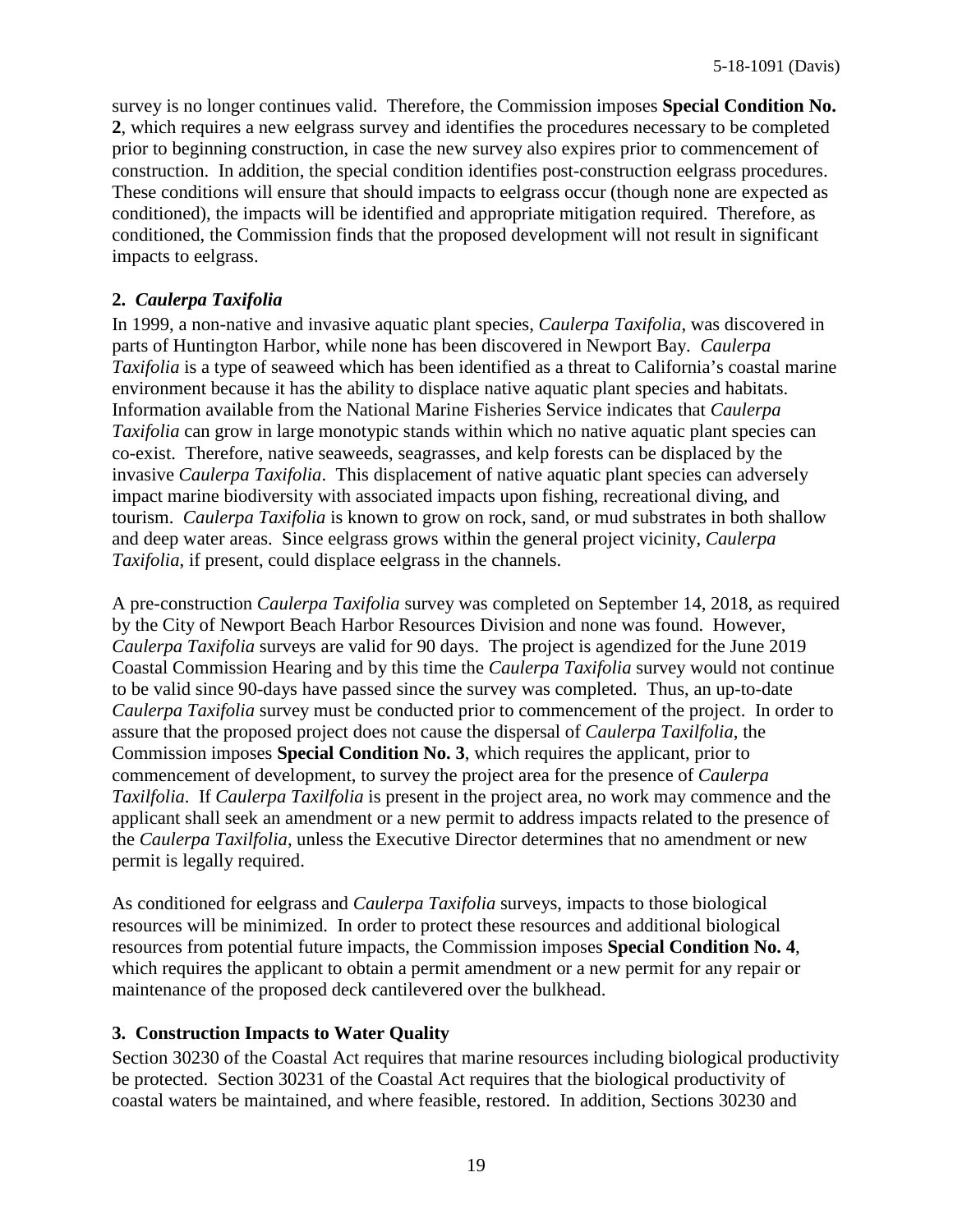30231 require that the quality of coastal waters be maintained and protected from adverse impacts. Section 30232 of the Coastal Act requires protection against the spillage of crude oil, gas, petroleum products, or hazardous materials in relation to any development.

Storage or placement of construction materials, debris, or waste in a location subject to erosion and dispersion or which may be discharged into coastal water via rain or wind would result in adverse impacts upon the marine environment that would reduce the biological productivity of coastal waters. For instance, construction debris entering coastal waters may cover and displace soft bottom habitat. Sediment discharged into coastal waters may cause turbidity, which can shade and reduce the productivity of foraging avian and marine species' ability to see food in the water column. In order to avoid adverse construction-related impacts upon marine resources, the Commission imposes **Special Condition No. 5**, which outlines construction-related best management practices to provide for the safe storage of construction materials and the safe disposal of construction debris. This condition requires, among other things, the applicant to remove any and all debris resulting from construction activities within 24 hours of completion of the project. In addition, all construction materials, excluding lumber, shall be covered and enclosed on all sides, and as far away from a storm drain inlet and receiving waters as possible.

## **4. Post-Construction Impacts to Water Quality**

The proposed project is considered development and there is an opportunity to improve water quality. Much of the pollutants entering the ocean come from land-based development. The Commission finds that it is necessary to minimize to the extent feasible within its jurisdiction the cumulative adverse impacts on water quality resulting from incremental increases in impervious surface associated with additional development. As part of the City CDP (CDP2017-035), a water retention basin was approved in the rear yard to address post-construction water quality. To minimize any impacts to water quality the proposed project may have after construction; water runoff from the cantilevered deck will be directed to the rear yard water retention basin. Thus, the project addresses post construction water quality impacts.

### **CONCLUSION**

Thus, as conditioned, the Commission finds that the proposed project is consistent with the City's certified LCP and Sections 30230, 30231, 30232, 30233 and 30250 of the Coastal Act with regard to maintaining and enhancing the biological productivity and the water quality.

# <span id="page-19-0"></span>**D. LOCAL COASTAL PROGRAM (LCP)**

On January13, 2017, the Commission effectively certified the City of Newport Beach LCP. The proposed cantilevered deck occurs on or over submerged lands that are within the Commission's jurisdiction and, consequently, the standard of review is Chapter 3 of the Coastal Act, and the certified LCP serves as guidance. As conditioned, the proposed development is consistent with Chapter 3 of the Coastal Act.

# <span id="page-19-1"></span>**E. CALIFORNIA ENVIRONMENTAL QUALITY ACT (CEQA)**

The City of Newport Beach is the lead agency responsible for certifying that the proposed project is in conformance with the California Environmentally Quality Act (CEQA). The City determined that in accordance with CEQA, the project is Categorically Exempt development from Provisions of CEQA for new construction. Section 13096(a) of the Commission's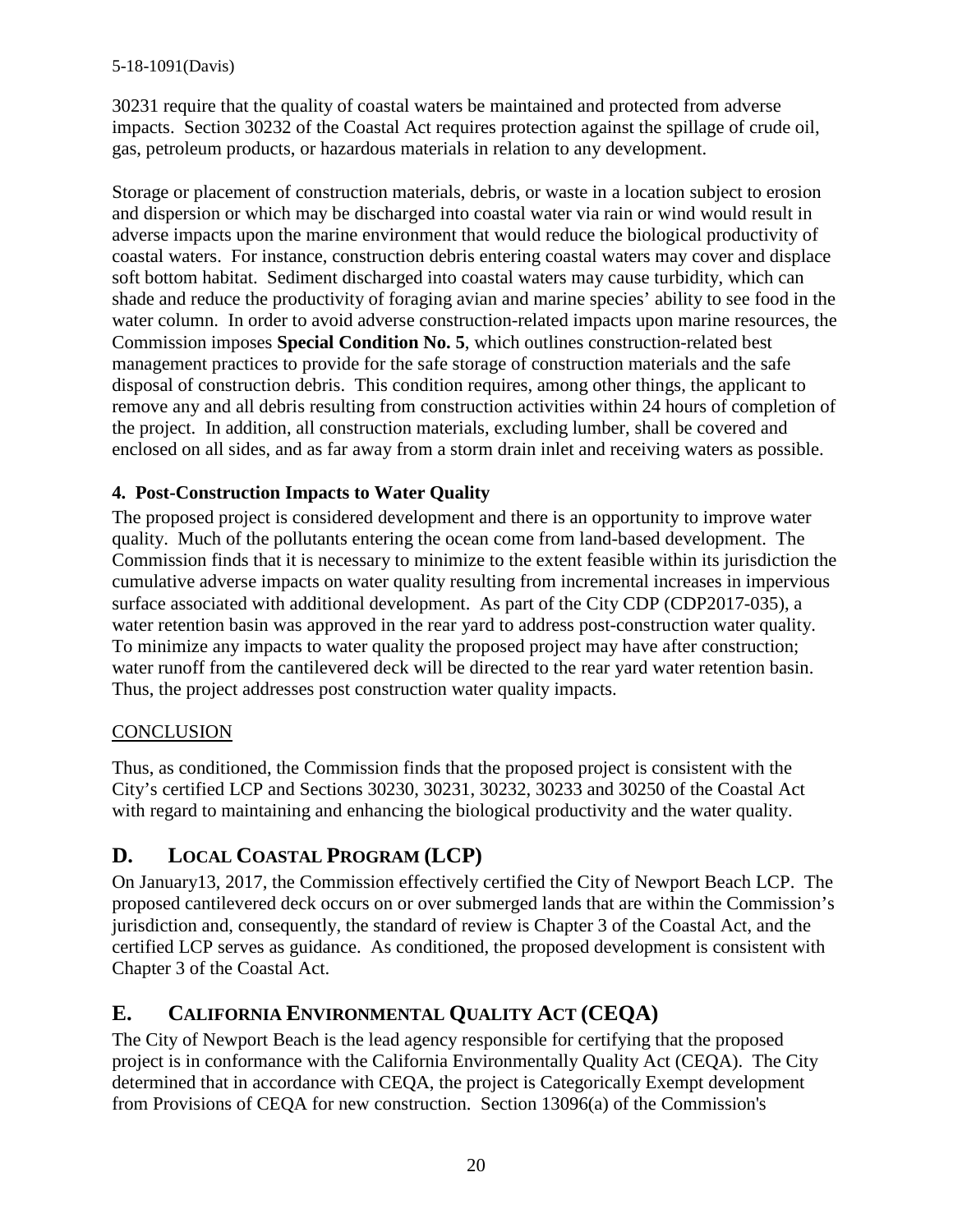administrative regulations requires Commission approval of coastal development permit applications to be supported by a finding showing the application, as conditioned by any conditions of approval, to be consistent with any applicable requirements of CEQA. Section 21080.5(d)(2)(A) of CEQA prohibits a proposed development from being approved if there are feasible alternatives or feasible mitigation measures available which would substantially lessen any significant adverse effect which the activity may have on the environment.

Under Section 15251(c) of Title 14 of the California Code of Regulations, the Commission's CDP regulatory process has been certified as the functional equivalent to the CEQA process. The proposed project has been conditioned in order to be found consistent with the public access and resource protection policies of the Coastal Act and the LCP, as applicable. As conditioned, the proposed project has been found consistent with the public access, water quality and biological resources policies of the Coastal Act and the LCP, as applicable.

Therefore, as conditioned, the Commission finds that there are no feasible alternatives or additional feasible mitigation measures available that would substantially lessen any significant adverse effect that the activity may have on the environment. Therefore, the Commission finds that the proposed project, as conditioned to mitigate the identified impacts, is the least environmentally damaging feasible alternative and consistent with the requirements of the Coastal Act and CEQA.